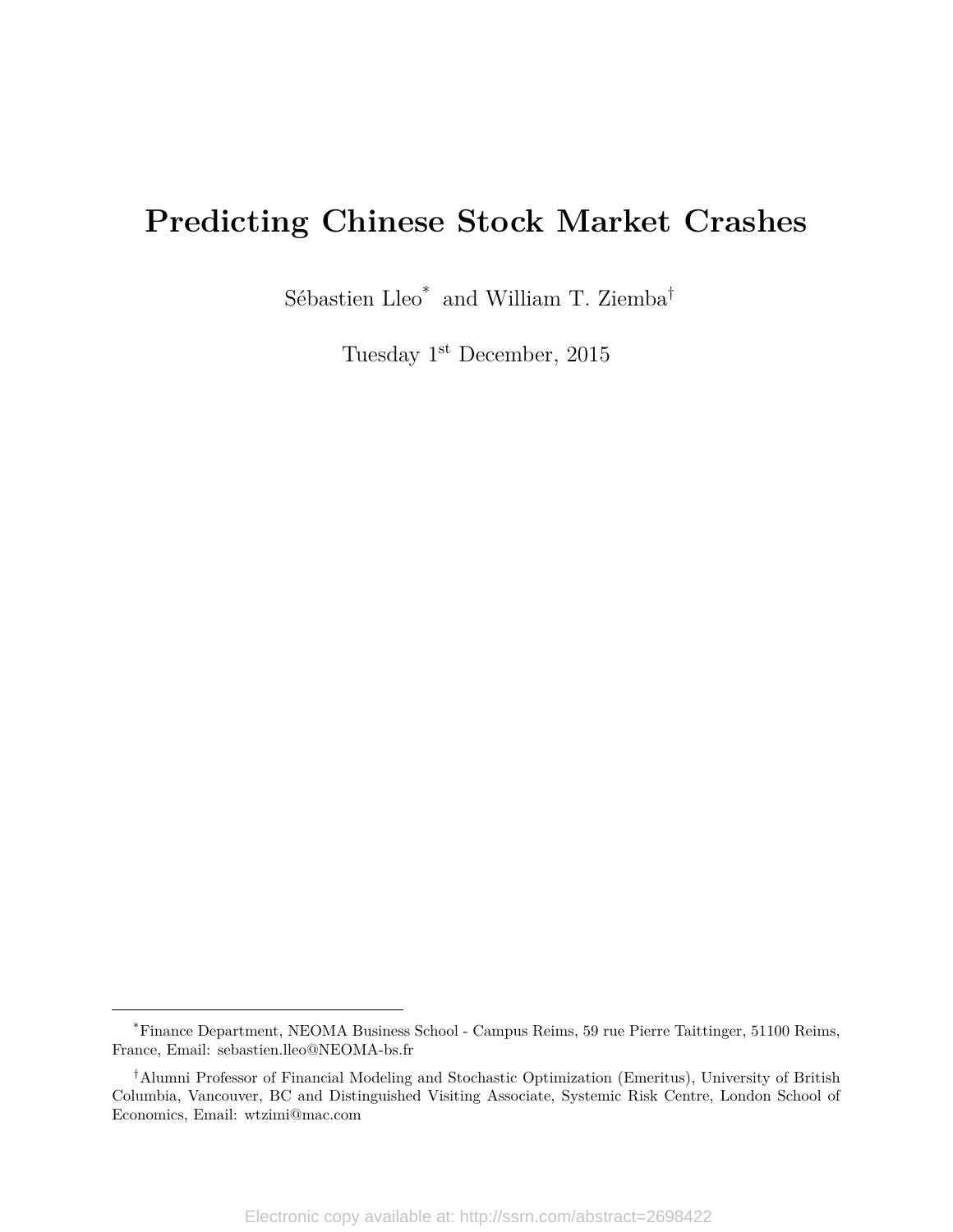## **Predicting Chinese Stock Market Crashes**

### **Abstract**

Predicting stock market crashes has been a focus of interest for both researchers and practitioners. Over the years, several prediction models have been developed, mostly for use on mature financial markets. In this paper, we investigate whether traditional crash predictors, the price-to-earnings ratio and the Bond-Stock Earnings Yield Differential model, work for the Shanghai Stock Exchange Composite Index.

Keywords: stock market crashes, Shanghai Stock Exchange, Bond-Stock Earnings Yield Differential (BSEYD), price-earnings-ratio, Cyclically-Adjusted Price Earnings ratio (CAPE).

JEL classification: C12, C13, C15, G14, G15.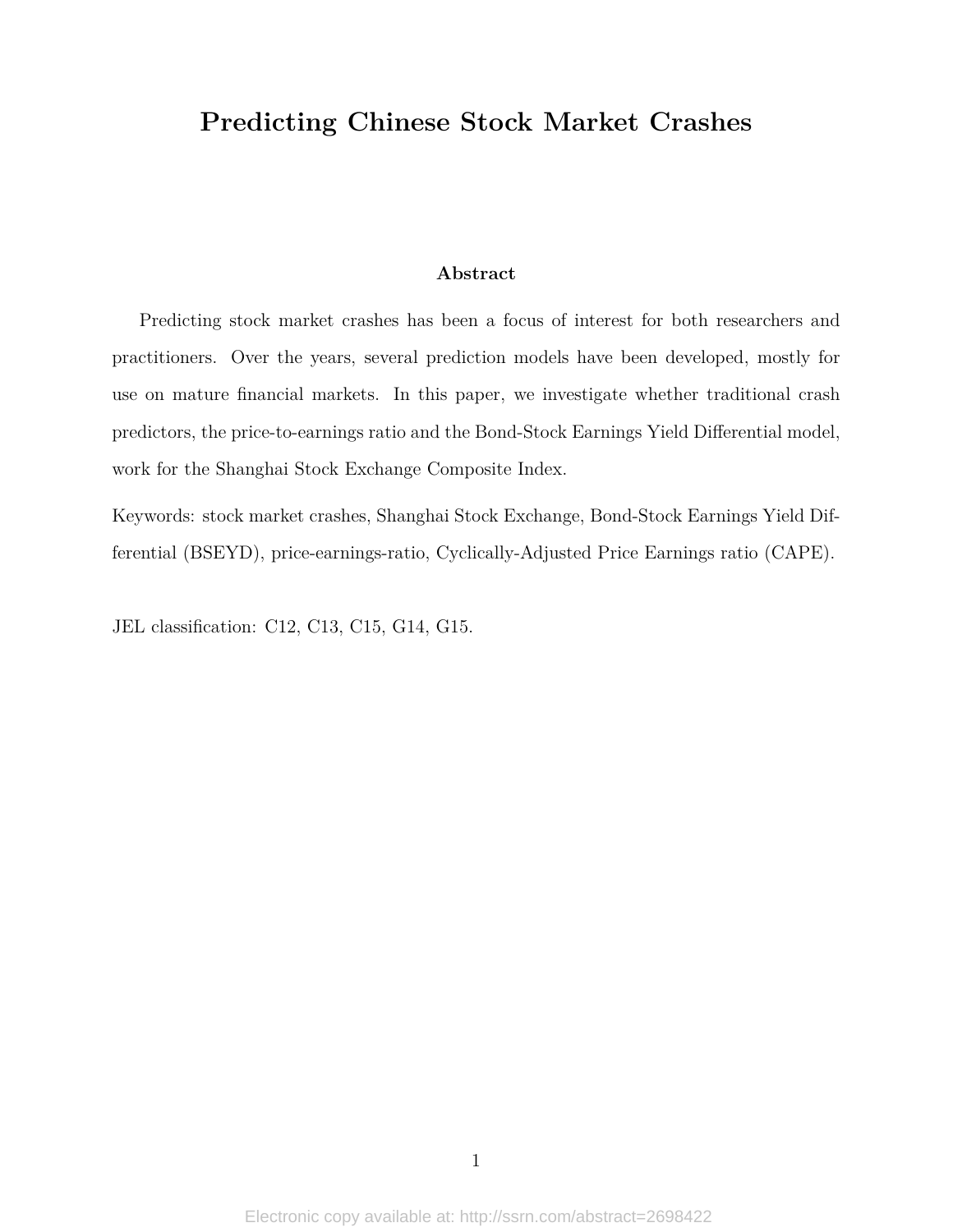Through the summer of 2015, the gyrations of the Shanghai stock exchange captured the headlines of the financial press. In fact, what has been labeled the "2015 Chinese stock market crash" is just the latest in a series of eighteen major downturns in the twenty-five years of the Chinese stock market history. Headlines aside, the Chinese stock market is certainly one of the most interesting equity markets in the world by its size, scope, structure and recency. These features have a deep influence on the behavior and returns of the Chinese stock market.

First, we discuss four key stylized facts on the return distribution of the Shanghai Stock Exchange Composite Index (SHCOMP). Then, we explain how equity downturn and crash prediction models work, and how to test their accuracy. The construction process for the signal and hit sequence is crucial to ensure that the crash prediction models produce out of sample predictions free from look-ahead bias. It also eliminates data snooping by setting the parameters *ex ante*, with no possibilities of changing them during the analysis. More importantly, the construction process removes the effect of autocorrelation, making it possible to test the accuracy of the measures using standard statistical techniques. We also conduct a Monte Carlo study to address small sample bias.

In this paper, we test whether the price-to-earnings ratio  $(P/E)$  based on current earnings, the Bond-Stocks Earnings Yield Differential model (BSEYD) and the Cyclically Adjusted Price-to-Earnings ratio (CAPE), accurately predicts the downturns of the SHCOMP. We find that the logarithm of the  $P/E$  has successfully predicted crashes over the entire length of the study (1990-2015). On a shorter 9-year period (2006-2015), we find mixed evidence of the predictive ability of the BSEYD models and CAPE. Overall, this study provides supporting evidence for the application of crash prediction models to the Chinese market.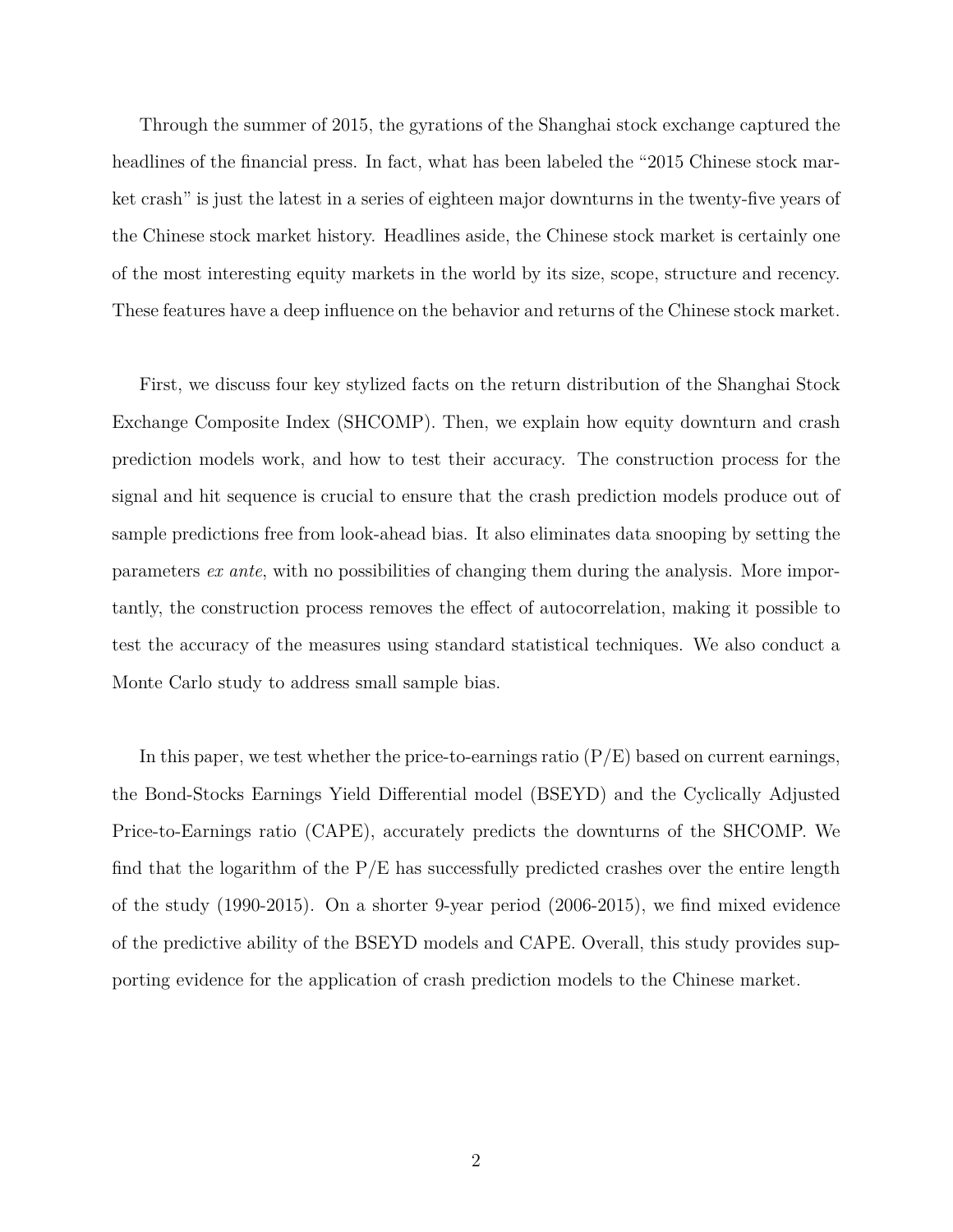## **I. A Brief Overview of the Chinese Stock Market**

Mainland China has two stock exchanges, the Shanghai Stock Exchange (SSE, 上海证 券交易所) and the Shenzhen Stock Exchange (深圳证券交易所). The Shanghai Stock Exchange is the larger of the two. It is also the fifth largest stock market in the world by market capitalization. The modern Shanghai Stock Exchange officially came into being on November 26, 1990 and started trading on December 19, 1990. The Shenzhen Stock Exchange was formally founded on December 1, 1990, and it started trading on July 3, 1991. While the largest and most established companies usually trade on the Shanghai Stock Exchange, the Shenzhen Stock Exchange is home to smaller and privately-owned companies. Taken together, the Shanghai and Shenzhen Stock Exchanges represent the second largest stock market in the world after the New York Stock Exchange.

On November 17, 2014, the Chinese government launched the Shanghai-Hong Kong Stock Connect (沪港通) to enable investors in either market to trade shares on the other market. This initiative heralds closer integration between securities markets in China.

Chinese companies may list their shares under various schemes, either domestically or abroad. Domestically, companies may issue:

- *A-shares*: common stocks denominated in Chinese Reminbi and listed on the Shanghai or Shenzhen stock exchanges.
- *B-shares*: special purpose shares denominated in foreign currencies but listed on the domestic stock exchange. Until 2001, only foreign investors had access to B-shares.

In addition to B-shares, foreign investors interested in the Chinese equity market may also buy: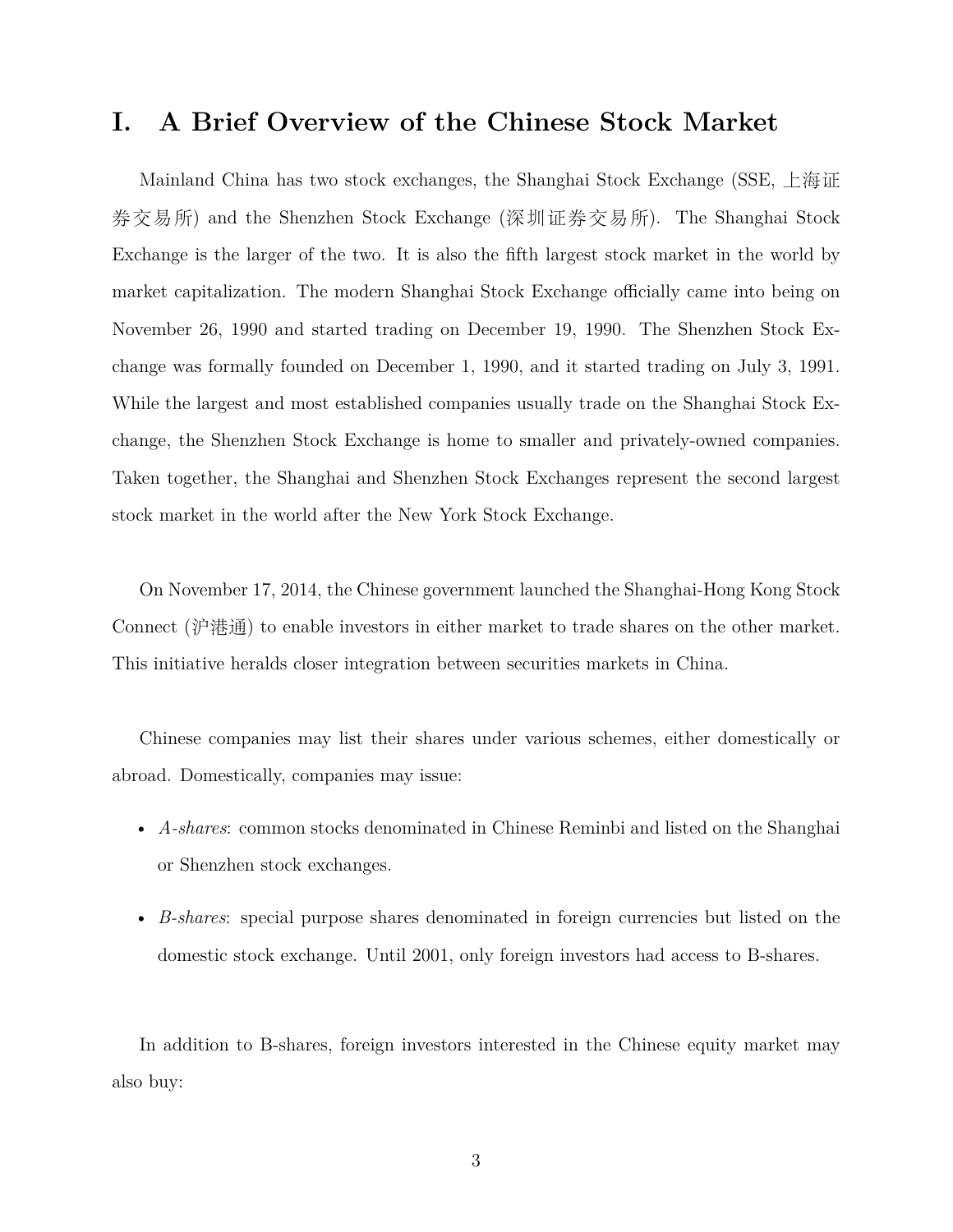- *H-shares*: shares denominated in Hong Kong Dollars and traded on the Hong Kong Stock Exchange.
- *L-chips, N-chips and S-chips*: shares of companies with significant operations in China, but incorporated respectively in London, New York and Singapore.
- *American Depository Receipts (ADRs)*: an ADR is a negotiable certificate issued by a U.S. bank representing a specified number of shares in a foreign stock traded on an American exchange. As of October 2015, there were around 110 Chinese ADRs listed on American exchanges and another 200 Chinese ADRs on American over-the-counter markets.

The diversity of investment schemes available shows that the Shanghai and Shenzhen Stock Exchange are a large, crucial part of the Chinese equity market, but do not represent the whole market. For example, there are also *red chips* (shares of companies incorporated outside mainland China but owned or substantially controlled by Chinese state-owned companies) and *P-chips* (shares of companies owned by private individuals and traded outside mainland China, for example on the Hong Kong stock exchange). Our study focuses on equity market downturns on the Shanghai Stock Exchange.

## **II. Four Key Stylized Facts**

The Shanghai Stock Exchange Composite Index (上海证券交易所综合股价指), or SHCOMP (上证综指), is the main Chinese stock index. In October 2015, the SHCOMP consisted of the shares of 1,070 Chinese companies.

We observe and discuss four key stylized facts on the historical distribution of daily log returns on the SHCOMP. Undoubtedly, various aspects of the index are also interesting and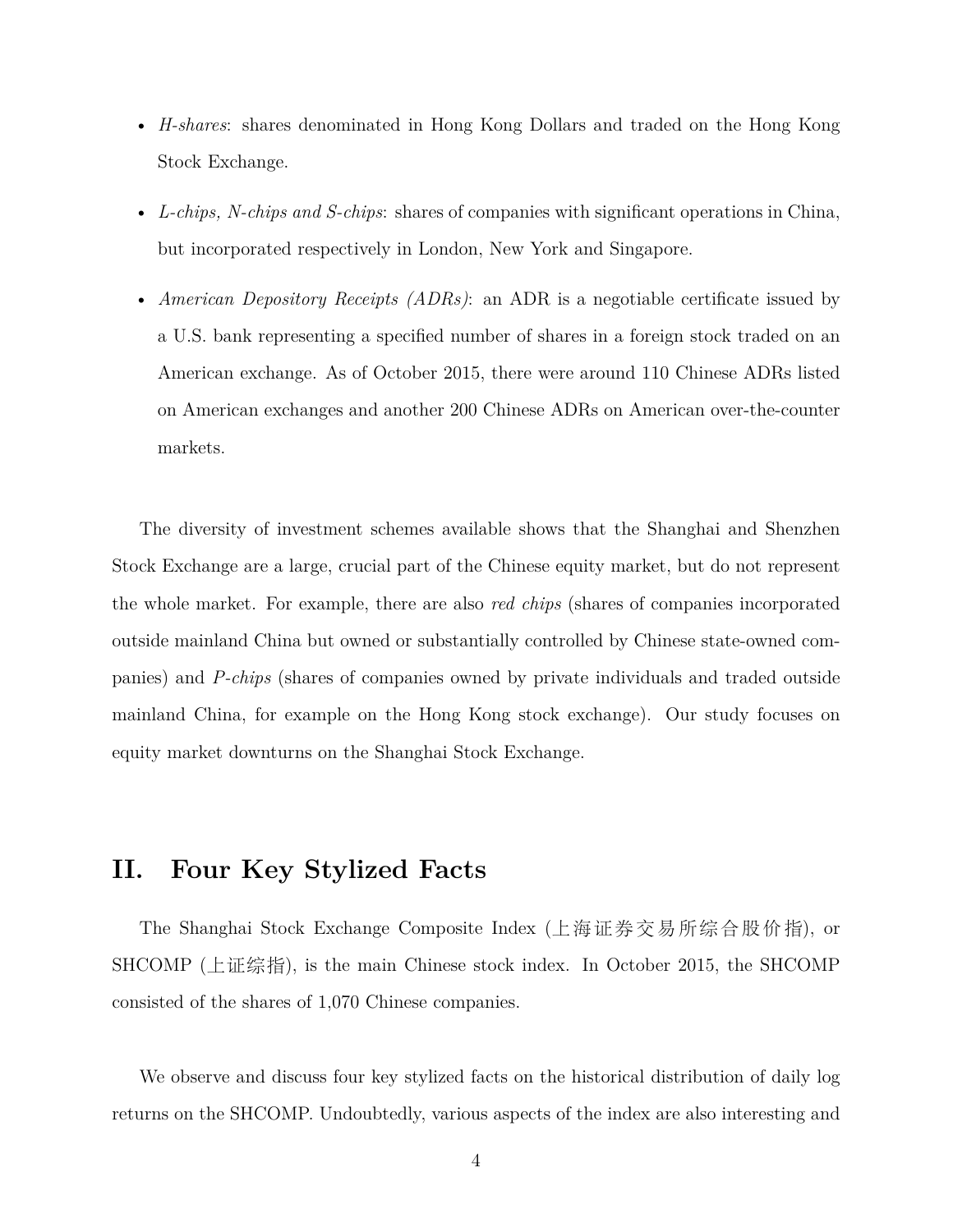warrant a thorough analysis similar to Cont's analysis of the S&P500 [\(Cont](#page-22-0), [2001](#page-22-0)), but this is beyond the scope of this paper.

## **A. Stylized Fact 1: The Return distribution is highly volatile, right skewed and has very fat tails**

Figure [1](#page-24-0) displays the evolution of the SHCOMP since its launch on December 19, 1990, as well as the distribution of daily log returns on the index.

Table [1](#page-25-0) shows that over the entire period, the daily log return on the SSE averaged 0.06%, with a median return of 0.07%. The lowest and highest daily returns were respectively -17.91% and +71.92%. The exhibit also gives the corresponding statistics at a weekly and monthly frequency.

The returns are highly volatile: the standard deviation of daily returns is 2.40%, equivalent to around 40 times the mean daily return. The distribution of daily returns is positively skewed (skewness  $= 5.26$ ) with very fat tails (kurtosis  $= 149$ ). As a result, the Jarque-Bera statistic reaches 5,419,808, rejecting normality at any level of significance. The Jarque-Bera statistic also leads to a strong rejection of normality for weekly and monthly data. The aggregational gaussianity, the phenomenon in which the empirical distribution of log-returns tends to normality as the time scale  $\Delta t$  over which the returns are calculated increases, observed by [Cont](#page-22-0) ([2001](#page-22-0)) on the S&P500, has a much weaker effect on the SHCOMP.

**[Place Figure [1](#page-24-0) here]**

**[Place Table [1](#page-25-0) here]**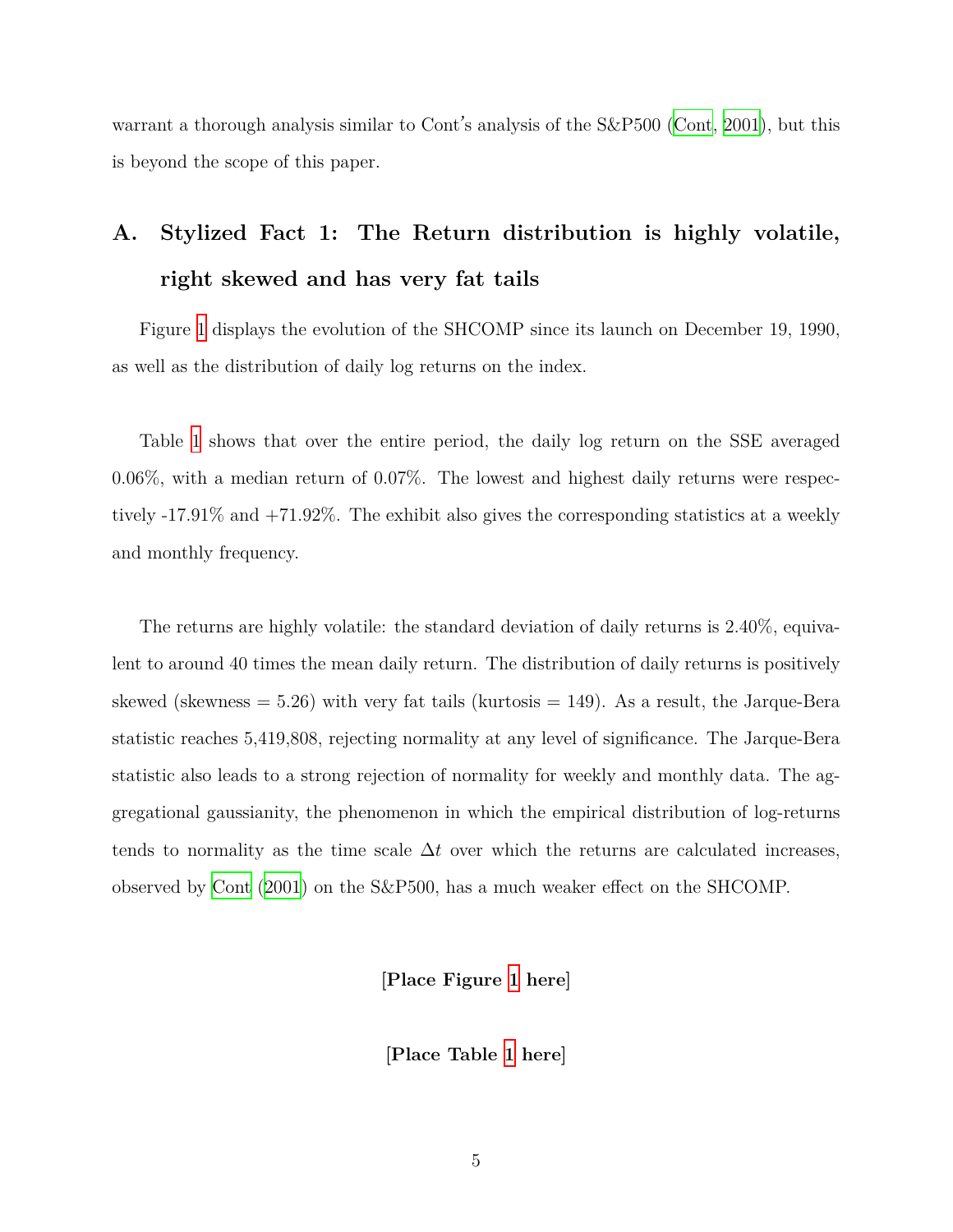## **B. Stylized Fact 2: Log returns on the SHCOMP do not exhibit significant autocorrelation**

Figure [2](#page-26-0) shows that the autocorrelation of daily log returns is low. The autocorrelation does not appear statistically meaningful and partial autocorrelation up to lag 20 stays within the interval [−0.03, 0.06]. This implies that the SHCOMP does not have a short-term memory: today's return does not help to forecast tomorrow's return.

#### **[Place Figure [2](#page-26-0) here]**

# **C. Stylized Fact 3: No fewer than six states are necessary to capture the evolution of the returns with a Gaussian Hidden Markov Chain**

Hidden Markov Models (HMMs) are a useful way to model the behavior of a physical or economic system when we suspect that this behavior is determined by the transition between a finite number of underlying but unobservable "regimes" or "states." We refer the reader to [Rabiner](#page-23-0) [\(1989\)](#page-23-0) and [Rabiner and Juang](#page-23-1) [\(1993\)](#page-23-1) for an excellent tutorial on HMMs.

The simplest, and often the best, HMM models are Gaussian Hidden Markov Chains. In these models, the returns in each state are normally distributed, but the parameters of the distribution depend on the state. As the state changes over time, the returns will be drawn from different distributions, resulting in an aggregate distribution that bears little resemblance to a normal one. Gaussian HMMs are estimated via the Baum-Welch algorithm [\(Baum, Petrie, Soules, and Weiss,](#page-22-1) [1970\)](#page-22-1), an application of the well-known EM algorithm (see [Dempster, Laird, and Rubin,](#page-22-2) [1977\)](#page-22-2).

One of the difficulties is to find the optimal number of states for the model. To that end,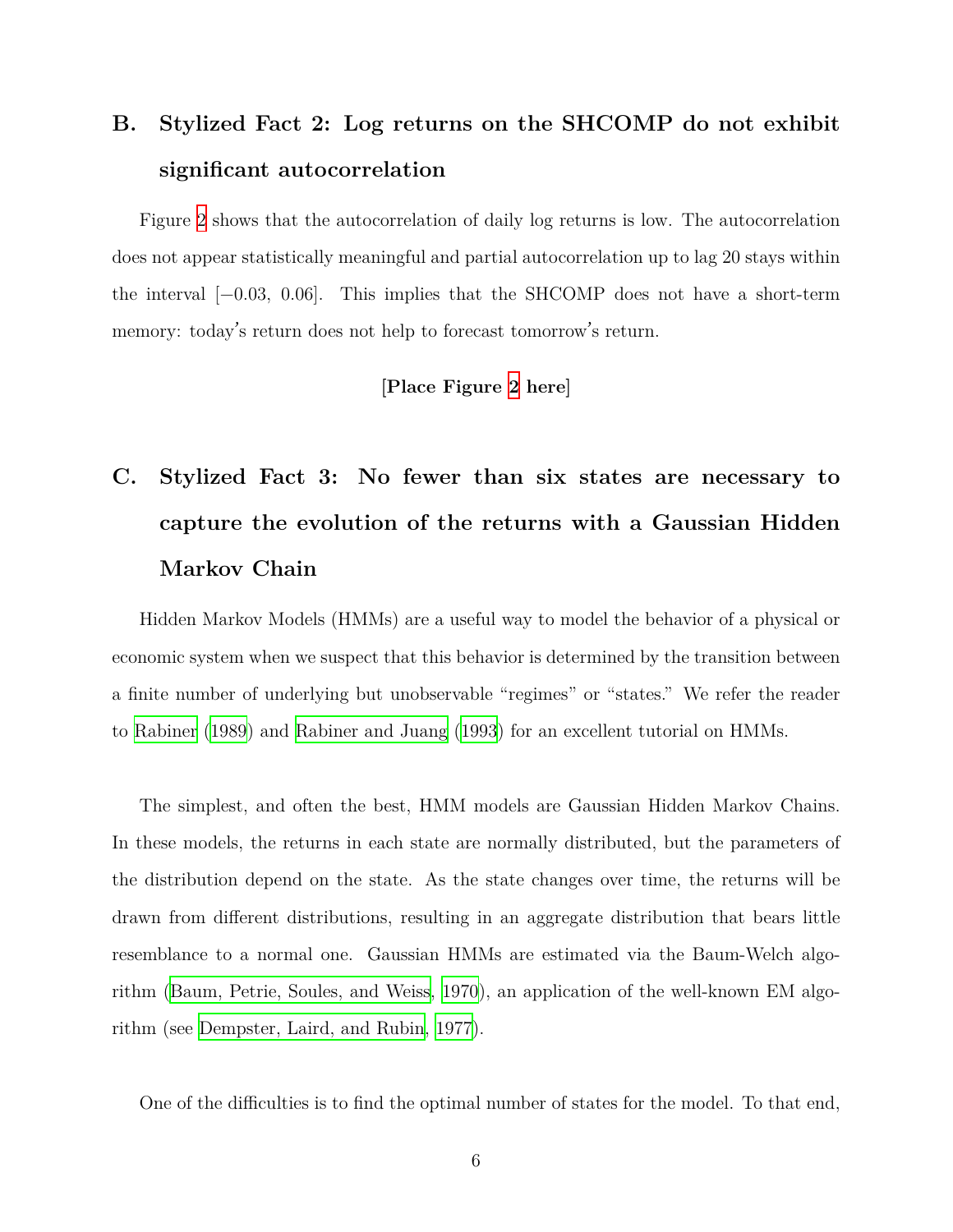it is customary to use an information criterion such as the Akaike Information Criterion (AIC) or the Bayesian Information Criterion (BIC) to discriminate between model formulations. The optimal model will minimize the criterion.

Table [2](#page-27-0) presents the LogLikelihood, AIC and BIC for a fitted HMM with one to seven states. Contrary to the LogLikelihood, the AIC and BIC penalize the model for the number of parameters used. For the SHCOMP, we find that the optimal model specification, the specification that minimizes the AIC and BIC, is a six state model.

#### **[Place Table [2](#page-27-0) here]**

The transition probability matrix *P* equals

 $\sqrt{ }$ 

|  |  |                                                                                                    | $8.7520e-01$ $3.9815e-03$ $1.1249e-01$ $1.5765e-27$ $7.1677e-03$ $1.1572e-03$               |
|--|--|----------------------------------------------------------------------------------------------------|---------------------------------------------------------------------------------------------|
|  |  | $8.6346e-51 \quad 2.3576e-01 \quad 1.0069e-04 \quad 7.5280e-01 \quad 2.1882e-193 \quad 1.1332e-02$ |                                                                                             |
|  |  |                                                                                                    | $3.5656e - 02$ $2.2829e - 02$ $9.4090e - 01$ $4.6334e - 06$ $6.1205e - 04$ $6.8722e - 51$   |
|  |  | $1.0453e-45$ $4.4398e-01$ $2.5787e-02$ $5.3023e-01$ $3.4880e-236$ $1.7463e-20$                     |                                                                                             |
|  |  | $2.6672e-01$ $1.9219e-228$ $7.0054e-187$ $4.8388e-298$ $7.3328e-01$ $1.5823e-238$                  |                                                                                             |
|  |  |                                                                                                    | $4.2126e - 108$ $1.3715e - 01$ $3.2580e - 83$ $1.1485e - 30$ $2.3927e - 275$ $8.6285e - 01$ |

The initial probability and the parameters of the normal distribution for each state are given in Table [3.](#page-27-1)

#### **[Place Table [3](#page-27-1) here]**

Finally, we use the [Vitterbi](#page-23-2) ([1967](#page-23-2)) aalgorithm to backtrack the evolution of the HMM for the SHCOMP. The most likely historical path of the HMM across the six states is shown in Figure [3](#page-28-0).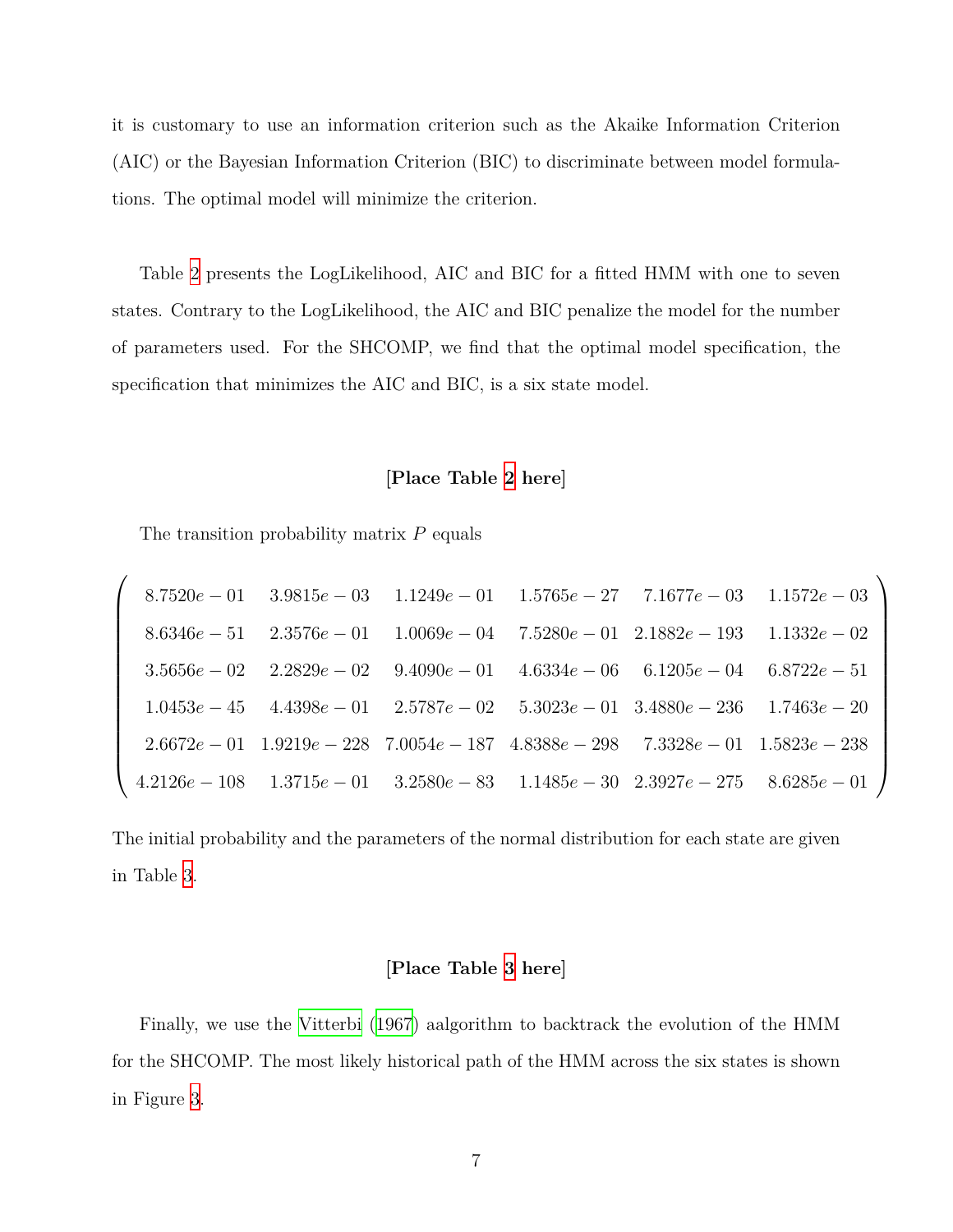#### **[Place Figure [3](#page-28-0) here]**

## **D. Stylized Fact 4: Downturns and large market movements occur frequently**

The return distribution of the SHCOMP has fat tails, which indicates that extreme events are more likely to occur than a Normal distribution would predict. In fact, we counted 26 market movements with cumulative returns of 10% or more and 24 market movements with losses of 10% or more in the 25 years since the SHCOMP started trading.

Earlier studies, such as [Lleo and Ziemba](#page-22-3) [\(2015a,](#page-22-3)[b](#page-22-4)), defined an equity market downturn or crash as a decline of at least 10% from peak to trough based on the closing prices for the day, over a period of at most one year. Given the frequency of large market movements in the SHCOMP, we redefine an equity market downturn or crash as a decline of at least 20% in the level of the SHCOMP from peak to trough based on closing prices for the day, over a period of at most one year (252 trading days).

We identify a correction on the day when the daily closing price crosses the 20% threshold. The identification algorithm is as follows:

- 1. *Identify all the local troughs in the data set*. Today is a local trough if there is no lower closing price within  $\pm d$  business days.
- 2. *Identify the crashes*. Today is a crash identification day if all of the following conditions hold:
	- (a) The closing level of the SHCOMP is down today at least 20% from its highest level within the past year, and the loss was less than 20% yesterday;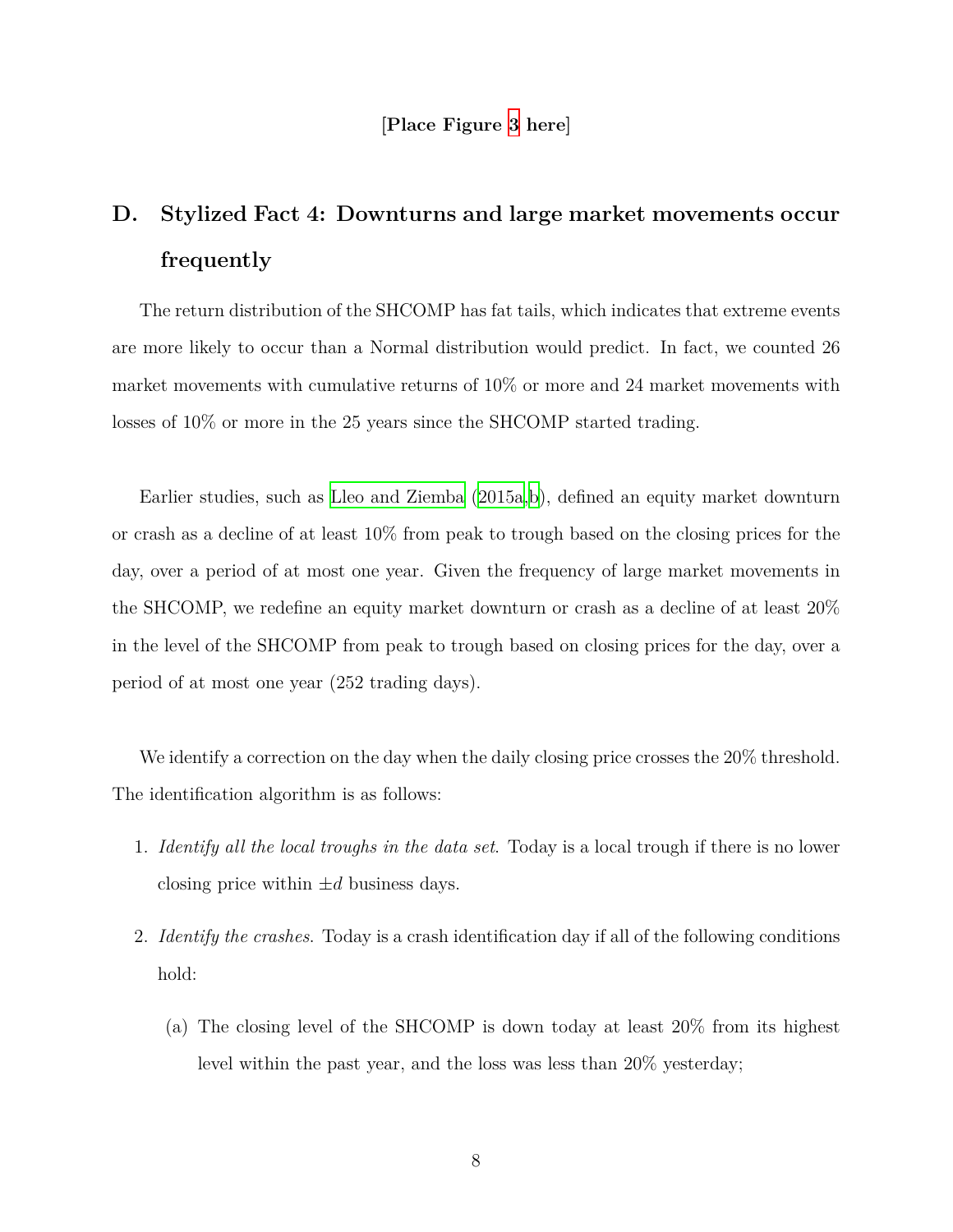- (b) This highest level reached by the SHCOMP prior to the present crash differs from the highest level corresponding to a previous crash; and
- (c) This highest level occurred after the local trough that followed the last crash.

The objective of these rules is to guarantee that the downturns we identify are distinct. Two downturns are not distinct if they occur within the same larger market decline. Although these rules might be argued with, they have the advantage of being unambiguous, robust and easy to apply.

Table [4](#page-29-0) presents the 18 downturns that occurred between December 19, 1990 and October 31, 2015. On average, a downturn lasted 199 days and caused a 35.1% decline in the value of the SHCOMP.

#### **[Place Table [4](#page-29-0) here]**

## **III. How Equity Downturn Prediction Models Work**

From these stylized facts, it is clear that the SHCOMP behaves differently from the mature markets in Europe and North America. In order to apply the equity downturn prediction models to the SHCOMP, we need to examine the inner workings of these models: how they are constructed, how to convert them into a testable model, and how to test the accuracy of their predictions.

The construction process for the signal and hit sequence is crucial to ensure that the crash prediction models produce out of sample predictions free from look-ahead bias. It also eliminates data snooping by setting the parameters *ex ante* during the signal construction, with no possibilities of changing them when we construct the hit sequence. More importantly, the construction of the hit sequence removes the effect of autocorrelation, making it possible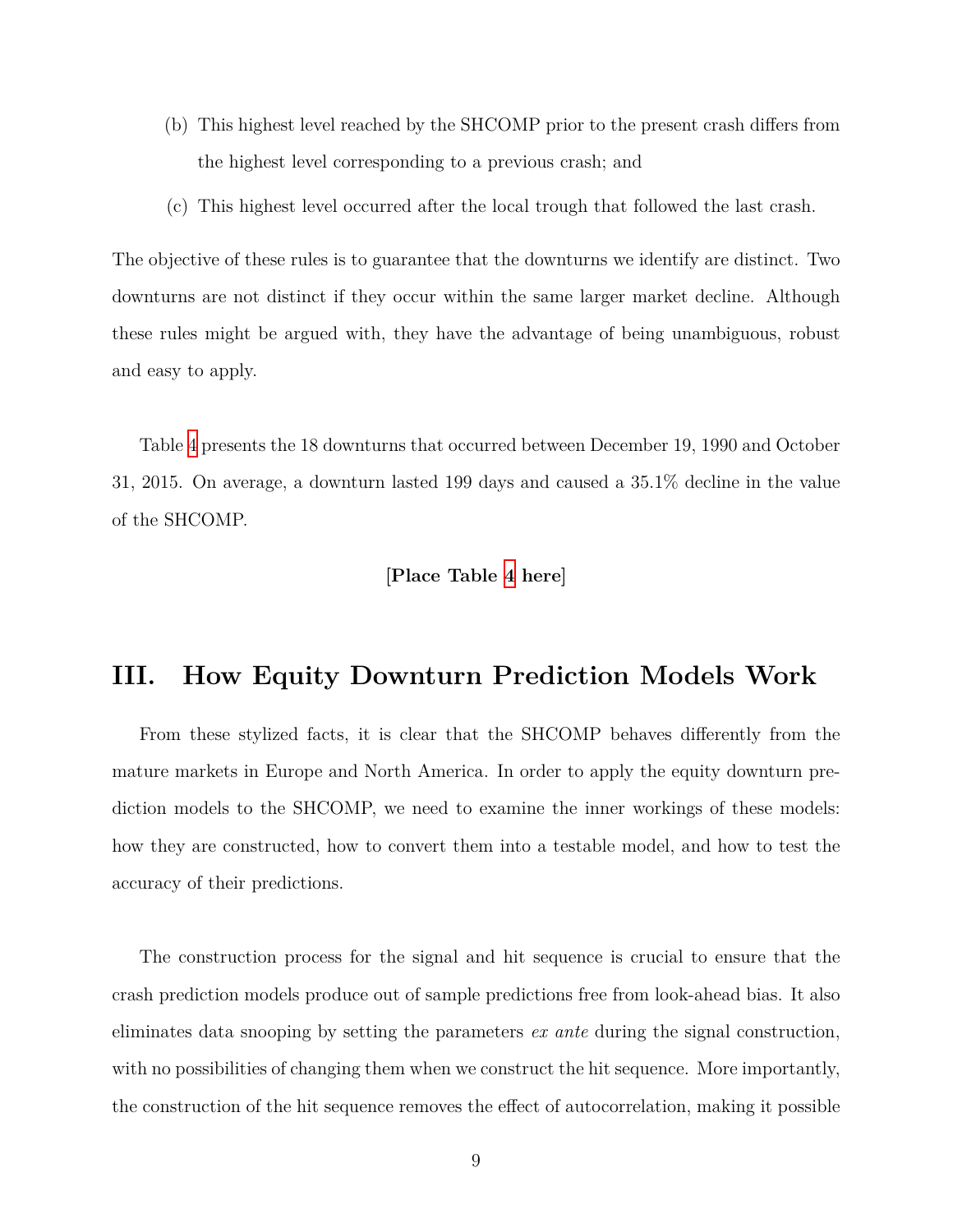to test the accuracy of the measures using a standard likelihood ratio test. In addition to the standard likelihood ratio test using the asymptotic  $\chi^2$  distribution, we conduct a Monte Carlo study on the empirical distribution to address small sample bias.

### **A. Signal Construction**

Equity market crash prediction models such as the BSEYD ([Ziemba and Schwartz,](#page-23-3) [1991;](#page-23-3) [Lleo and Ziemba,](#page-22-5) [2012,](#page-22-5) [2015b\)](#page-22-4), the high P/E model [\(Lleo and Ziemba](#page-22-4), [2015b\)](#page-22-4), the variations on Warren Buffett's market value-to-GNP measure [\(Lleo and Ziemba,](#page-22-3) [2015a\)](#page-22-3), or the continuous time disorder detection model [\(Shiryaev, Zitlukhin, and Ziemba](#page-23-4), [2014](#page-23-4), [2015](#page-23-5)) generate a signal to indicate a downturn in the equity market at a given horizon *h*. This signal occurs whenever the value of a crash measure crosses a threshold. Given a prediction measure  $M(t)$ , a crash signal occurs whenever

$$
(1) \t\t\t\t\tSIGNAL(t) = M(t) - K(t) > 0
$$

where  $K(t)$  is a time-varying threshold for the signal.

Three key parameters define the signal: (i) the choice of measure  $M(t)$ ; (ii) the definition of threshold  $K(t)$ ; and (iii) the specification of a time interval H between the occurrence of the signal and that of an equity market downturn.

We test the measures using two time-varying thresholds: (1) a dynamic confidence interval based on a Normal distribution; and (ii) a dynamic confidence interval using Cantelli' s inequality - see Problem 7.11.9 in [Grimmett and Stirzaker](#page-22-6) [\(2001\)](#page-22-6) for a statement of the mathematical result, and [Lleo and Ziemba](#page-22-5) [\(2012,](#page-22-5) [2015b](#page-22-4)) for applications to crash predictions.

To construct the confidence intervals, we compute the sample mean and standard devia-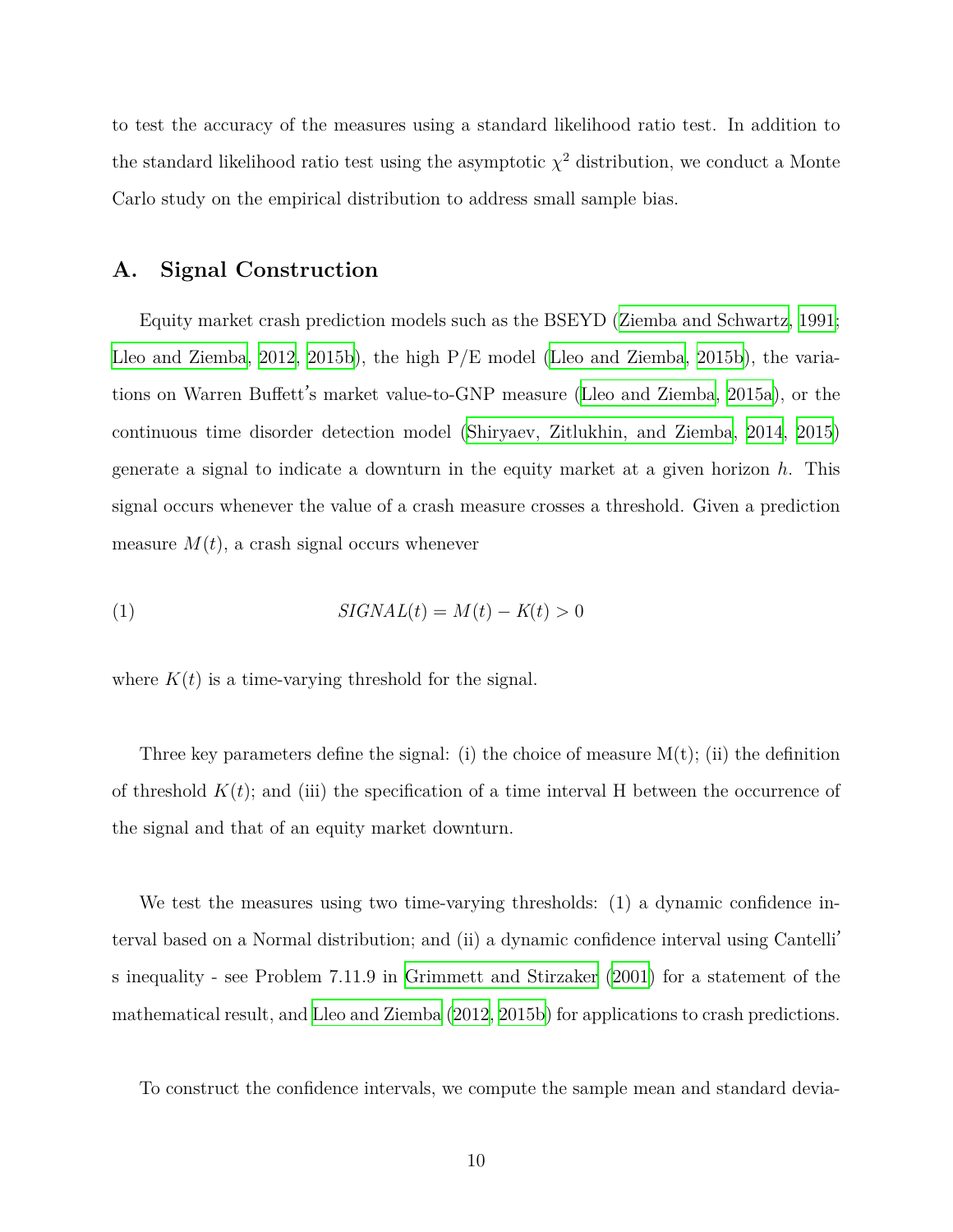tion of the distribution of the measures as a moving average and a rolling horizon standard deviation respectively. Using rolling horizon means and standard deviations has the advantage of providing data consistency. Importantly, this construction is purely in-sample. The *h*-day moving average at time *t*, denoted by  $\mu_t^h$ , and the corresponding rolling horizon standard deviation  $\sigma_t^h$  are

$$
\mu_t^h = \frac{1}{h} \sum_{i=0}^{h-1} x_{t-i}, \qquad \sigma_t^h = \sqrt{\frac{1}{h-1} \sum_{i=0}^{h-1} (x_{t-i} - \mu_t^h)^2}.
$$

We establish the one-tailed confidence interval at a 95% level. This corresponds to 1.645 standard deviations above the mean in the Normal distribution.

Cantelli's inequality relates the probability that the distance between a random variable *X* and its mean  $\mu$  exceeds a number  $k > 0$  of standard deviations  $\sigma$  to provide a robust confidence interval:

$$
P\left[X - \mu \ge k\sigma\right] \le \frac{1}{1 + k^2}.
$$

Setting  $\alpha = \frac{1}{1+1}$  $\frac{1}{1+k^2}$  yields  $P\left[X-\mu\geq \sigma\sqrt{\frac{1}{\alpha}-1}\right]\leq \alpha$ . The parameter  $\alpha$  provides an upper bound for a one-tailed confidence level on any distribution. In our analysis, the horizon for the rolling statistics is h = 252 days. We select  $\alpha = 25\%$  which produces a slightly higher threshold than the standard confidence interval. In a Normal distribution, we expect 5% of the observations to lie in the right tail, whereas Cantelli's inequality implies that the percentage of outliers in a distribution may reach up to 25%.

The last parameter we need to specify is the horizon H. Recall that the crash identification time is the date by which the SHCOMP has declined by at least 20% in the last year (252 trading days). We define the local market peak as the highest level reached by the market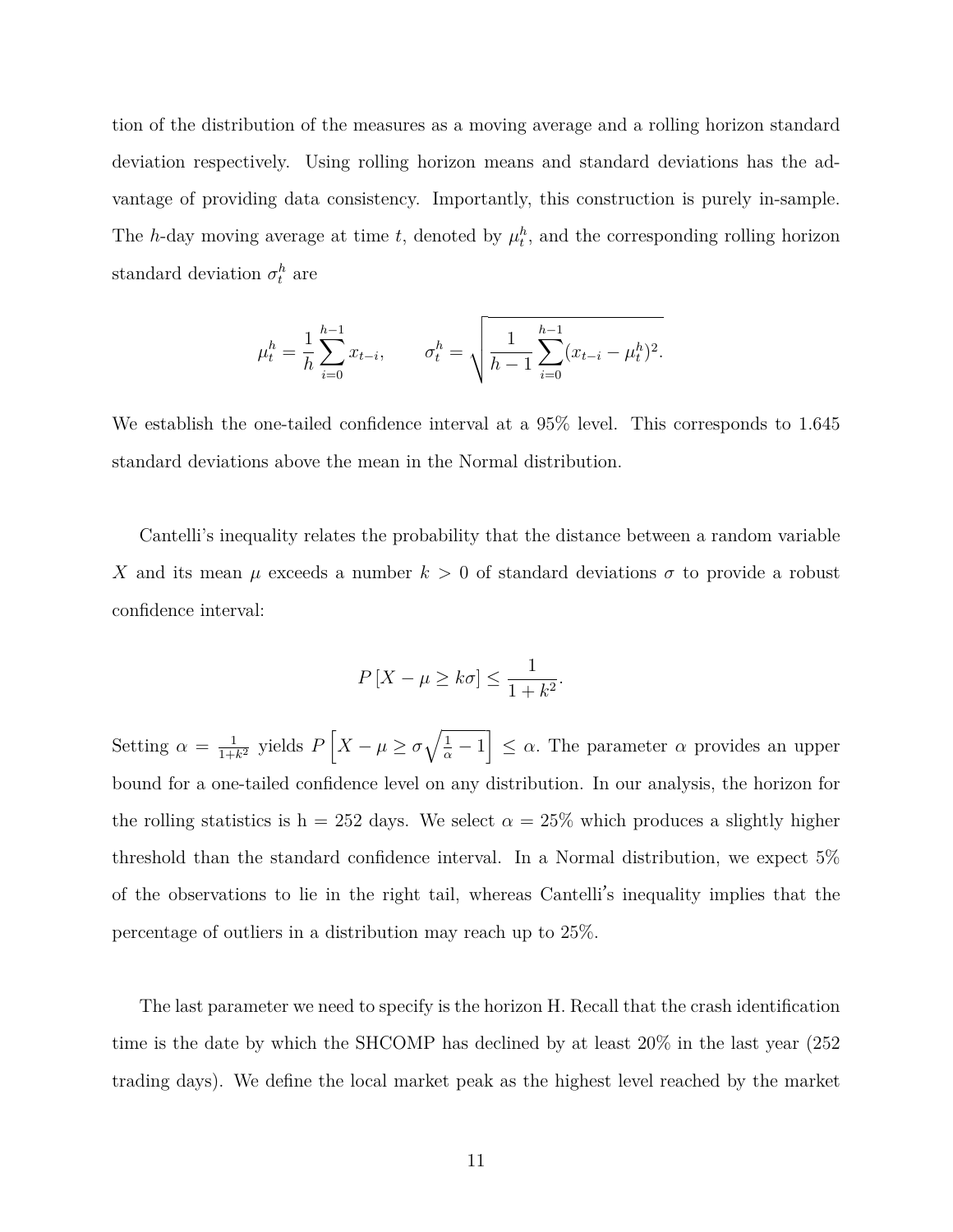index within 252 trading days before the crash. We set the horizon H to a maximum of 252 trading days prior to the crash identification date.

### **B. Construction of the Hit Sequence** *X*

Crash prediction models have two components: (1) a signal, which takes the value 1 or 0 depending on whether the measure has crossed the confidence level, and (2) a crash indicator, which takes the value 1 when an equity market correction occurs and 0 otherwise.

From a probabilistic perspective, these components are Bernoulli random variables, but they exhibit a high degree of autocorrelation, that is, a value of 1 (0) for the crash signal is more likely to be followed by another value of 1 (0) on the next day. This autocorrelation makes it difficult to test the accuracy of the model.

To remove the autocorrelation effect, we define a signal indicator sequence  $S = \{S_t, t = 1, \ldots, T\}$ . This sequence records as the signal date the first day in a series of positive signals, and it only counts distinct signal dates. Two signals are distinct if a new signal occurs more than 30 days after the previous signal. The objective is to have enough time between two series of signals to identify them as distinct. The signal indicator  $S_t$  takes the value 1 if date  $t$  is the starting date of a distinct signal, and 0 otherwise. Thus, the event "a distinct signal starts on day  $t$ " is represented as  $\{S_t = 1\}$ . We express the signal indicator sequence as the vector  $s = (S_1, \ldots, S_t, \ldots, S_T)$ . This construction effectively removes the effect of autocorrelation.

For the crash indicator, we denote by  $C_{t,H}$  the indicator function returning 1 if the crash identification date of at least one equity market correction occurs between time *t* and time *t* + *H*. We identify the vector *C<sub>H</sub>* with the sequence  $C_H := \{C_{t,H}, t = 1, \ldots, T - H\}$  and define the vector  $c_H := (C_{1,H}, \ldots, C_{t,H}, \ldots, C_{T-H,H})$ . The number of correct predictions *n* is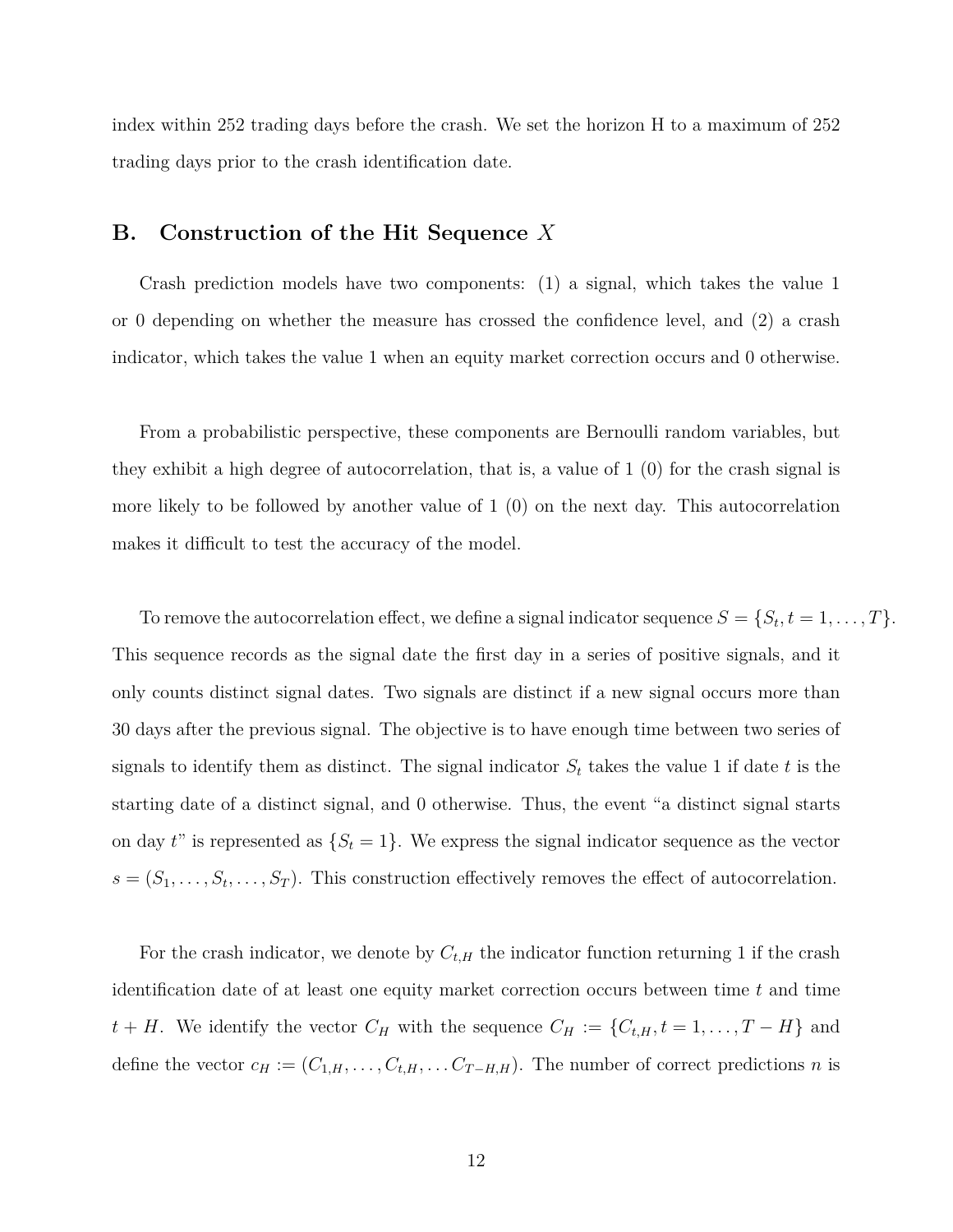defined as

$$
n = \sum_{t=1}^{T} C_{t,H} = \mathbf{1}' c_{H}.
$$

The accuracy of the crash prediction model is the conditional probability  $P(C_{t,H} = 1|S_t =$ 1) of a crash being identified between time  $t$  and time  $t + H$ , given that we observed a signal at time *t*. The higher the probability, the more accurate the model.

We use maximum likelihood to estimate this probability and to test whether it is significantly higher than a random guess. We obtain a simple analytical solution because the conditional random variable  ${C_{t,H} = 1 | S_t = 1}$  is a Bernoulli trial with probability  $p =$  $P(C_{t,H} = 1 | S_t = 1).$ 

To estimate the probability *p*, we change the indexing to consider only events along the sequence  $\{S_t | S_t = 1, t = 1, \ldots T\}$  and denote by  $X := \{X_i, i = 1, \ldots, N\}$  the "hit sequence" where  $x_i = 1$  if the *i*th signal is followed by a crash and 0 otherwise. Here *N* denotes the total number of signals, that is

$$
N = \sum_{t=1}^{T} S_t = \mathbf{1}'s
$$

where **1** is a vector with all entries set to 1 and  $v'$  denotes the transpose of vector  $v$ . The sequence *X* can be expressed in vector notation as  $x = (X_1, X_2, \ldots, X_N)$ . The empirical probability *p* is the ratio *n*/*N*.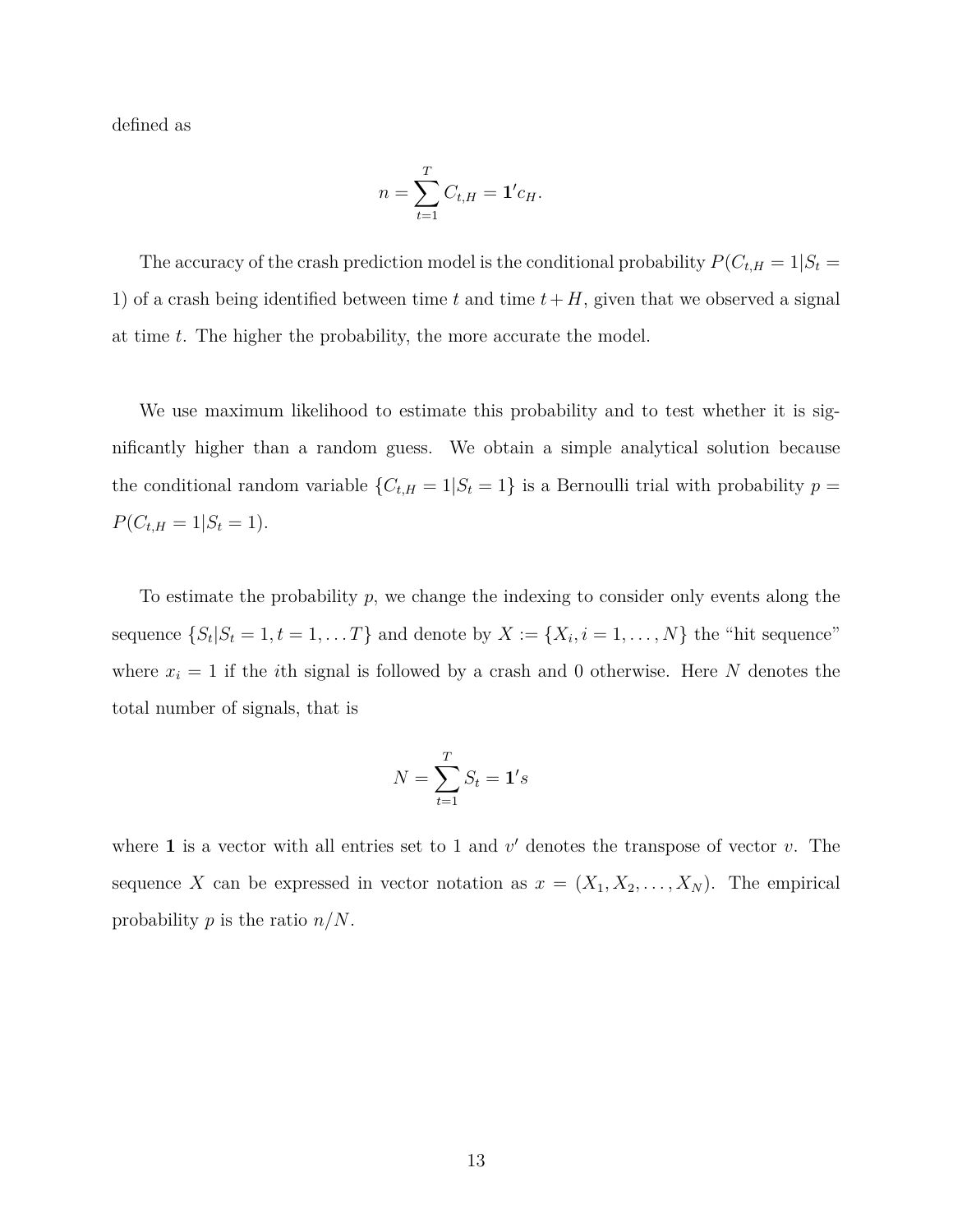## **C.** Maximum Likelihood Estimate of  $p = P(C_{t,H}|S_t)$  and Likelihood **Ratio Test**

The likelihood function *L* associated with the observations sequence *X* is

$$
L(p|X) := \prod_{i=1}^{N} p^{X_i} (1-p)^{1-X_i}
$$

and the log likelihood function *L* is

$$
\mathcal{L}(p|X) := \ln L(p|X) = \sum_{i=1}^{N} X_i \ln p + \left(N - \sum_{i=1}^{N} X_i\right) \ln(1-p)
$$

This function is maximized for  $\hat{p} := \frac{\sum_{i=1}^{N} X_i}{N}$  $\frac{z_1 - \lambda_i}{N}$  so the maximum likelihood estimate of the probability  $p = P(C_{t,H}|S_t)$ , is in fact the historical proportion of correct predictions.

We apply a likelihood ratio test to test the null hypothesis  $H_0$ :  $p = p_0$  against the alternative hypothesis  $H_A: p \neq p_0$ . The null hypothesis reflects the idea that the probability of a random, uninformed signal correctly predicting crashes is  $p_0$ . A significant departure above this level indicates that the measure we are considering contains some information about future equity market corrections. The likelihood ratio test is:

(2) 
$$
\Lambda = \frac{L(p = p_0|X)}{\max_{p \in (0,1)} L(p|X)} = \frac{L(p = p_0|X)}{L(p = \hat{p}|X)}.
$$

The statistic  $Y := -2 \ln \Lambda$  is asymptotically  $\chi^2$ -distributed with  $\nu = 1$  degree of freedom. We reject the null hypothesis  $H_0$ :  $p = p_0$  and accept that the model has some predictive power if  $Y > c$ , where c is the critical value chosen for the test.

We perform the test for the three critical values 2.71, 3.84, and 6.63 corresponding respectively to a 90%, 95% and 99% confidence level.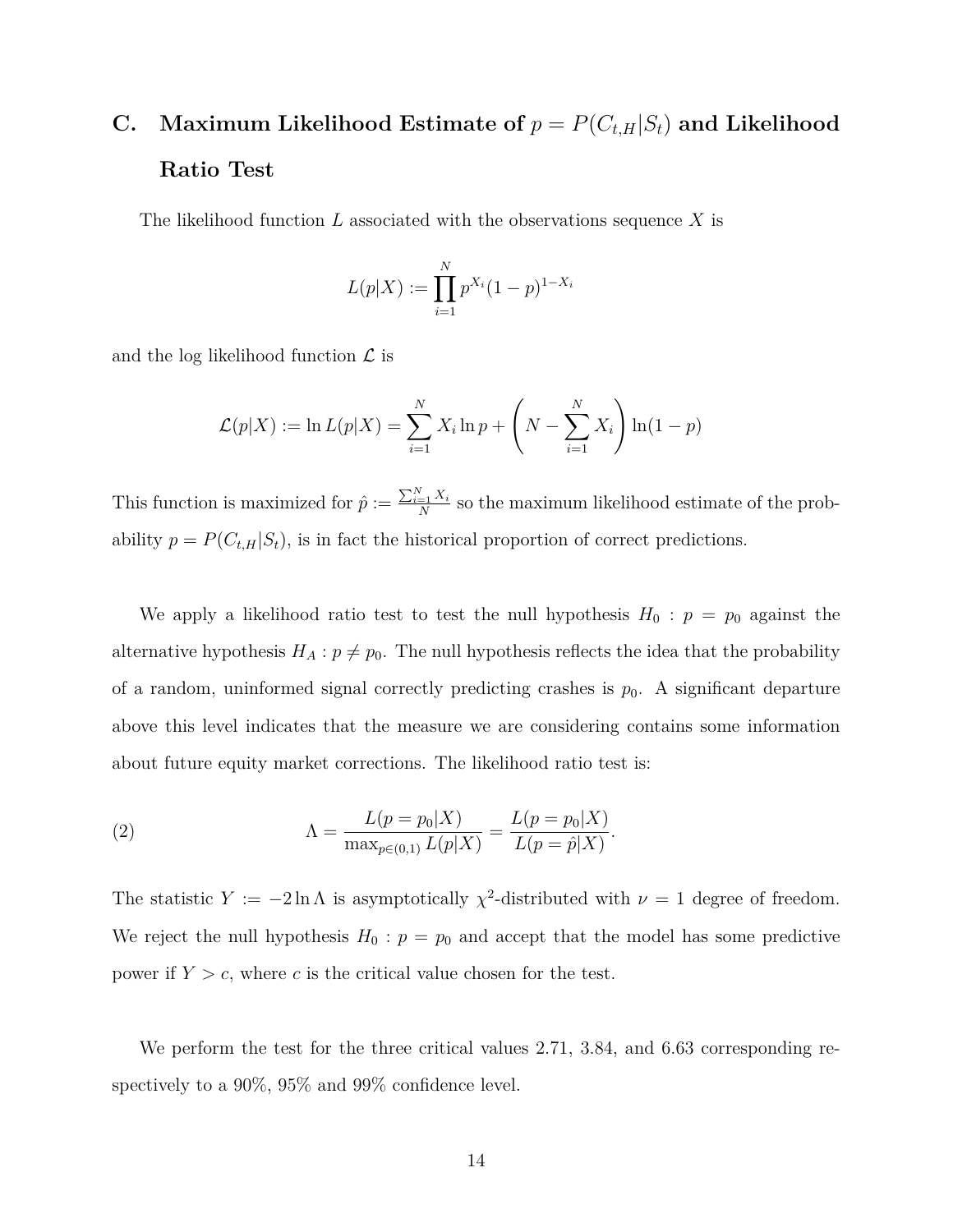The probability  $p_0$  is the probability to identify an equity market downturn within 252 days of a randomly selected period. To compute  $p_0$  empirically, we tally the number of days that are at most 252 days before a crash identification date and divide by the total number of days in the sample.

### **D. Monte Carlo Study for Small Sample Bias**

A limitation of this likelihood ratio test is that the  $\chi^2$  distribution is only valid asymptotically. In our case, the number of correct predictions follows a binomial distribution with an estimated probability of success  $\hat{p}$  and  $N$  trials. However, "only" 18 crashes occurred during the period considered in this study: the continuous  $\chi^2$  distribution might not provide an adequate approximation for this discrete distribution. This difficulty is an example of small sample bias. We use Monte Carlo methods to obtain the empirical distribution of test statistics and address this bias.

The Monte Carlo algorithm is as follows. Generate  $K = 10,000$  paths. For each path  $k = 1, \ldots, K$ , simulate *N* Bernoulli random variables with probability  $p_0$  of obtaining a "success."

Denote by  $X_k := \{X_i^k, i = 1, \ldots, N\}$  the realization sequence where  $x_i^k = 1$  if the *i*th Bernoulli variable produces a "success" and 0 otherwise.

Next, compute the maximum likelihood estimate for the probability of success given the realization sequence  $X_k$  as  $\hat{p} := \frac{\sum_{i=1}^N X_i^k}{N}$ , and the test statistic for the path as

$$
Y_k = -2\ln \Lambda_k = -2\ln \frac{L(p = p_0|X_k)}{\max_{p \in (0,1)} L(p_k|X_k)} = -2\ln \frac{L(p = p_0|X_k)}{L(p = \hat{p}_k|X_k)}.
$$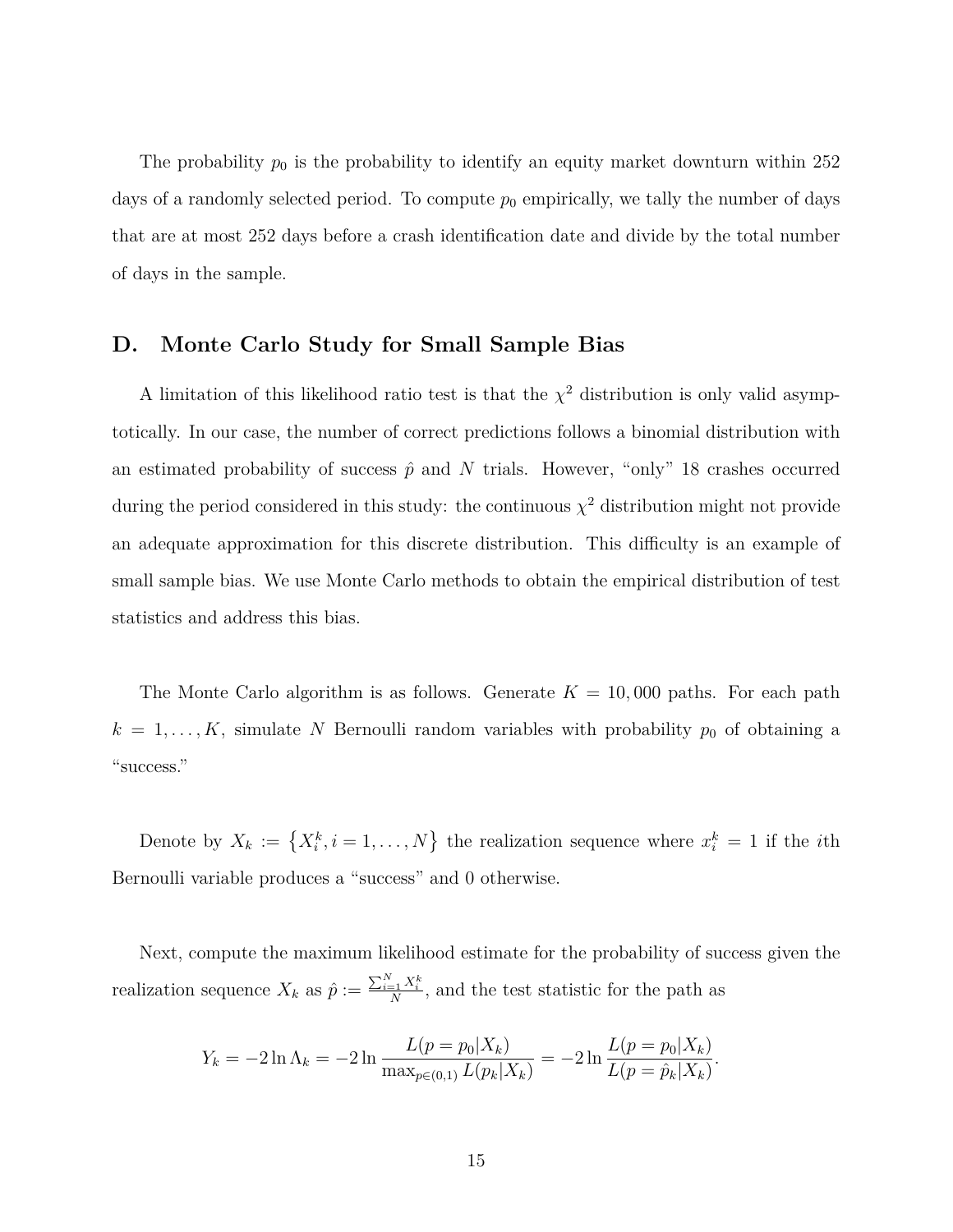Once all the paths have been simulated, we use all *K* test statistics  $Y_k, k = 1, \ldots, K$  to produce an empirical distributions for the test statistic *Y* .

From the empirical distribution, we obtain critical values at a 90%, 95% and 99% confidence level, against which we assess the crash prediction test statistic *Y* . The empirical distribution also enables us to compute a *p*-value for the crash prediction test statistics. Finally, we compare the results obtained with the empirical distribution to those derived using the asymptotic  $\chi^2$  distribution.

We are ready to implement this approach on a first predictive measure: the price-toearnings ratio.

## <span id="page-16-0"></span>**IV. The Price-to-Earnings Ratio**

Practitioners have used the price-to-earnings (P/E) ratio to gauge the relative valuation of stocks and stock markets since at least the 1930s (for example, [Graham and Dodd,](#page-22-7) [1934](#page-22-7), discuss the use of the  $P/E$  ratio in securities analysis and valuation). In this section, we analyze the predictive ability of the  $P/E$  ratio calculated using current earnings. The advantage of this definition for the SHCOMP is that it is available over the entire period.

Table [5](#page-30-0) shows that the  $P/E$  and logarithm of the  $P/E$  generated a total of 18 signals (based on normally distributed confidence intervals) and 19 signals (based on Cantelli's inequality). The number of correct predictions across models ranges from 15 to 18 and the accuracy of the models ranges from  $83.33\%$  for a signal based on the P/E ratio, to  $94.74\%$ for a signal computed using the logarithm of the P/E ratio. The type of confidence interval - normal distribution or Cantelli's inequality - only have a minor influence on the end result.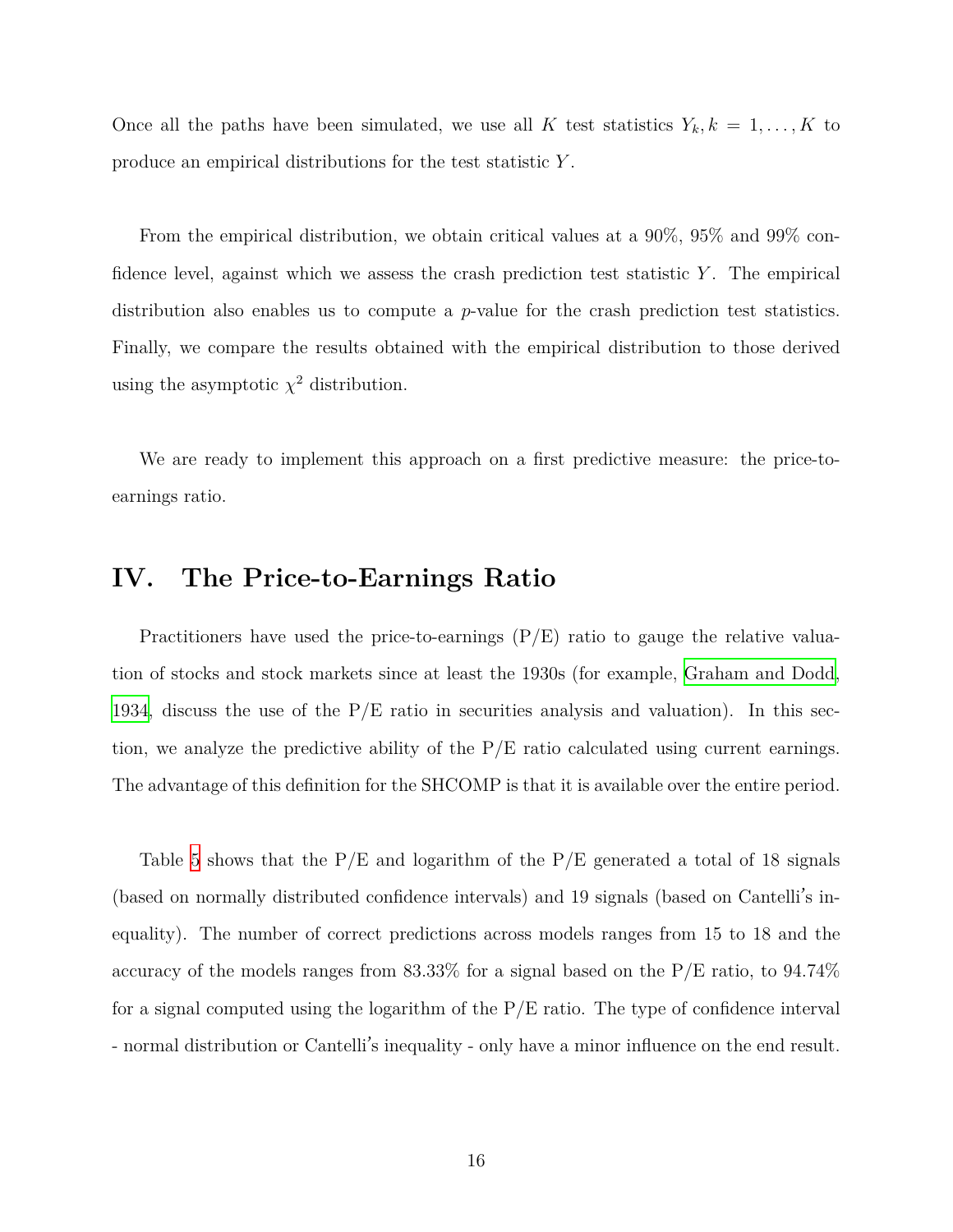Next, we test the accuracy of the prediction statistically. Before applying the likelihood ratio test, we need to compute the uninformed prior probability  $p_0$  that a day picked at random will precede a crash identification date by 252 days or less. We find that this probability is very high, at  $p_0 = 71.17\%$ . This finding is consistent with the stylized facts discussed in Section 2. The Likelihood ratio test then shows that the logarithm of the  $P/E$  ratio is a significant predictor of bear markets at (or near) a 99% confidence level. Although the accuracy of the  $P/E$  ratio is markedly higher than  $p_0$ , we cannot conclude that this measure is in itself significant.

#### **[Place Table [5](#page-30-0) here]**

We continue our analysis with a Monte Carlo test for small sample bias, presented in Table [6.](#page-30-1) We compute the critical values at a 90%, 95% and 99% confidence level for the empirical distribution. Because we only have a limited number of signals, the distribution is lumpy, making it difficult to obtain meaningful *p*-values. Still, we find that the Monte Carlo analysis confirms our earlier conclusions about significance of the logarithm of the P/E ratio.

#### **[Place Table [6](#page-30-1) here]**

# **V. The Cyclically-Adjusted Price-to-Earnings Ratio and the Bond-Stocks Earnings Yield Differential Model**

The drawback of the  $P/E$  ratio calculated using current earnings is that it might be might be overly sensitive to current economic and market conditions. [Graham and Dodd](#page-22-7) [\(1934](#page-22-7)) warned against this risk and advocated the use of a  $P/E$  ratio based on average earnings over ten years. In their landmark survey, [Campbell and Shiller](#page-22-8) ([1988](#page-22-8)) found that the *R*<sup>2</sup> of a regression of log returns on the S&P 500 over a 10-year period against the log of the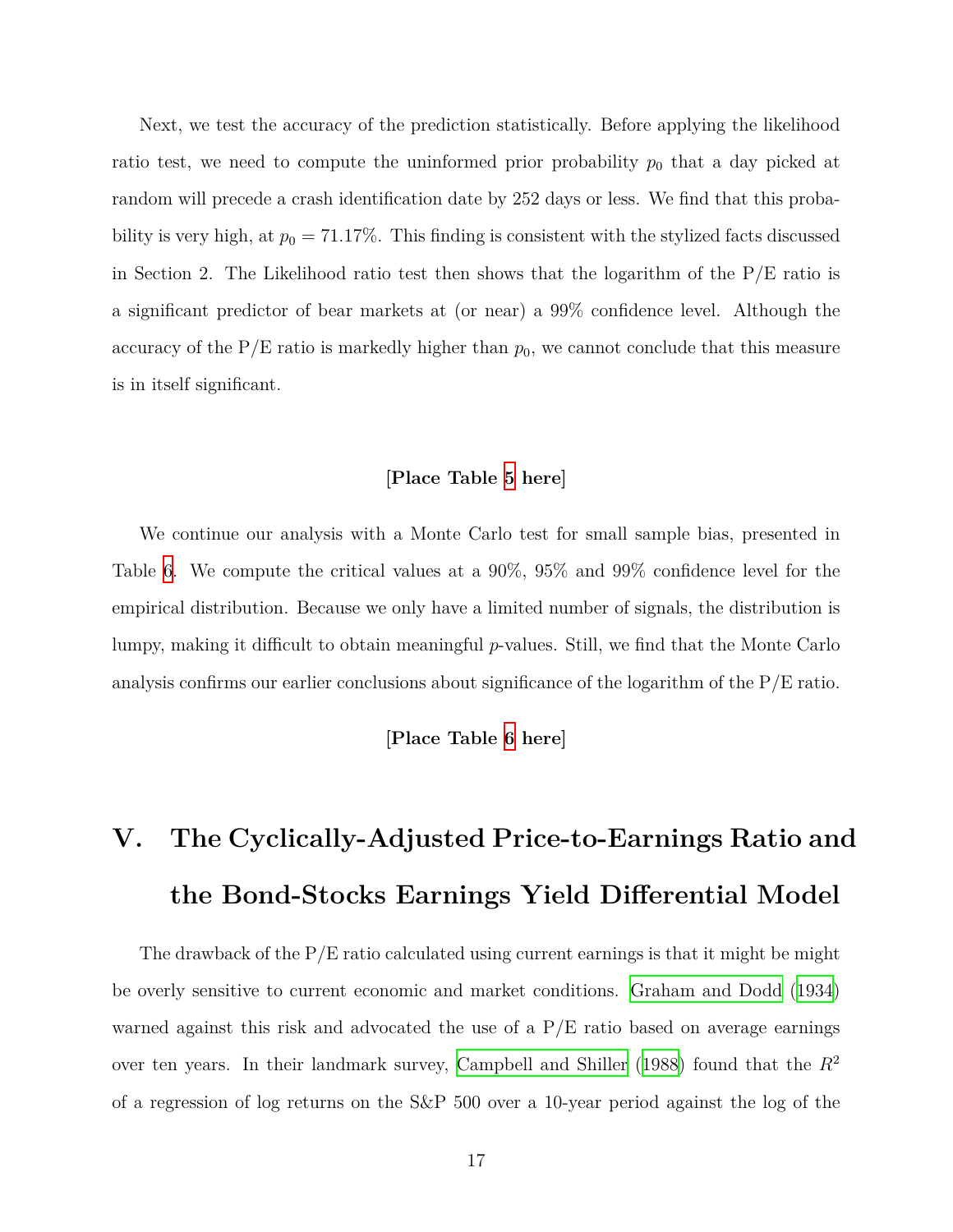price-earnings ratio computed using average earnings over the previous 10 and 30 years is significant (see [Lleo and Ziemba](#page-22-4), [2015b,](#page-22-4) for a review of the literature and a discussion of the key results.). This led Shiller to suggest the use of a Cyclically Adjusted Price-to-Earnings ratio (CAPE), or a price-to-earnings ratio using 10-year average earnings, to forecast the evolution of the equity risk premium (see [Shiller,](#page-23-6) [2015](#page-23-6)).

The BSEYD, the second model we test, relates the yield on stocks (measured by the earnings yield, which is also the inverse of the  $P/E$  ratio) to that on nominal Government bonds.

(3) 
$$
BSEYD(t) = r(t) - \rho(t) = r(t) - \frac{E(t)}{P(t)},
$$

where  $\rho(t)$  is the earnings yield at time t and  $r(t)$  is the current 10-year government bond yield *r*(*t*). The BSEYD was initially developed for the Japanese market shortly before the crash of 1990 [\(Ziemba and Schwartz](#page-23-3), [1991\)](#page-23-3), and it has since been used successfully on a number of international markets (see the review article [Lleo and Ziemba](#page-22-9), [2015c](#page-22-9)), including the 2007-2008 SHCOMP meltdown [\(Lleo and Ziemba](#page-22-5), [2012\)](#page-22-5).

In this section, we test the forecasting ability of four measures:

- 1. **PE0**: P/E ratio based on current earnings. This is the measure we tested in Section [IV;](#page-16-0)
- 2. **CAPE10**: CAPE, which is a P/E ratio computed using average earnings over the previous 10-years;
- 3. **BSEYD0**: BSEYD based on current earnings;
- 4. **BSEYD10**: BSEYD using average earnings over the previous 10-years.

We also test the logarithm of these measures: **logPE0**, **logCAPE10**, **logBSEYD0** and **logBSEYD10**.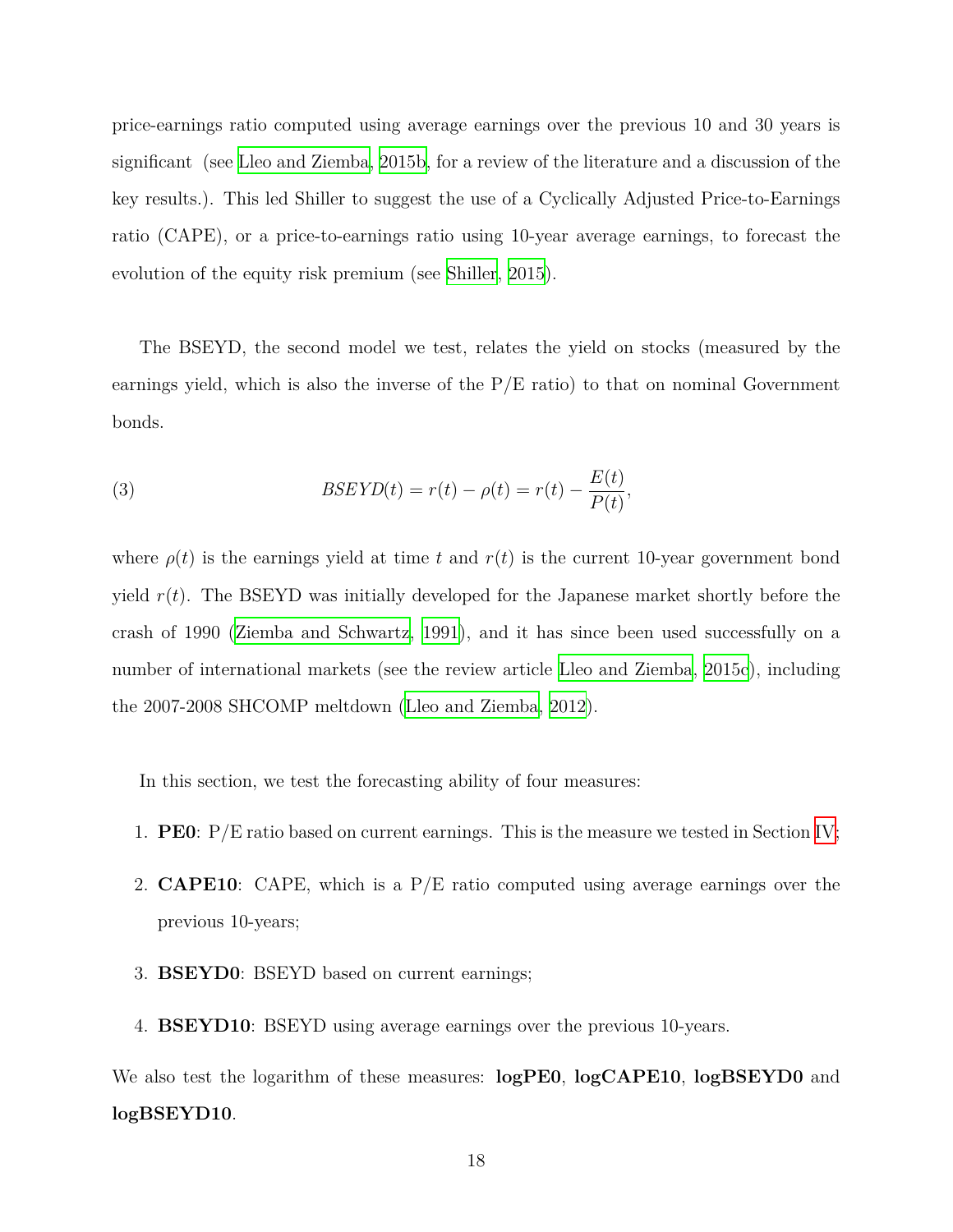Because the CAPE10 and BSEYD10 require 10 years of earnings data, and the Bloomberg data series for 10-year government bonds only starts on October 31, 2006, we cannot use the full range of stock market data. The analysis in this section covers the period between October 31, 2006 and September 30, 2015. Over this period, the SHCOMP experienced six declines of more than 20% of its value.

Table [7](#page-31-0) displays the results for the eight measures, calculated with a confidence interval based on a normal distribution. The results for a confidence interval based on Cantelli's inequality are identical and have been omitted. The measures in our study generated between three signals for CAPE10 and logCAPE10 and six signals for BSEYD0. The accuracy of the measures reaches a low of 50% for logBSEYD0 and a high of 100% for CAPE10 and logCAPE10. Only four of the eight measures are 75% accurate or better.

By comparison, the uninformed prior probability that a day picked at random will precede a crash identification date by 252 days or less is  $p_0 = 70.99\%$ . Because of the relatively short period and small number of downturns, only CAPE10 and logCAPE10 appear significant. However, these two models only predicted three of the six crashes.

Overall, the BSEYD-based models do not perform as well as the P/E-based models. This is surprising, because the BSEYD model contains additional information that is not in the P/E, namely government bond yields. In addition, the BSEYD and logBSEYD models have been shown to perform better than the P/E ratio and CAPE on the American market [\(Lleo](#page-22-4) [and Ziemba,](#page-22-4) [2015b\)](#page-22-4). One possible explanation for this paradox is that the BSEYD-based measures tend to produce a signal earlier than the  $P/E$  ratio. For example, if we double the lead-time of the measures from 252 days to 504 days, the accuracy of the logBSEYD10 model improves to 100% with all 6 crashes predicted. However, the same adjustment does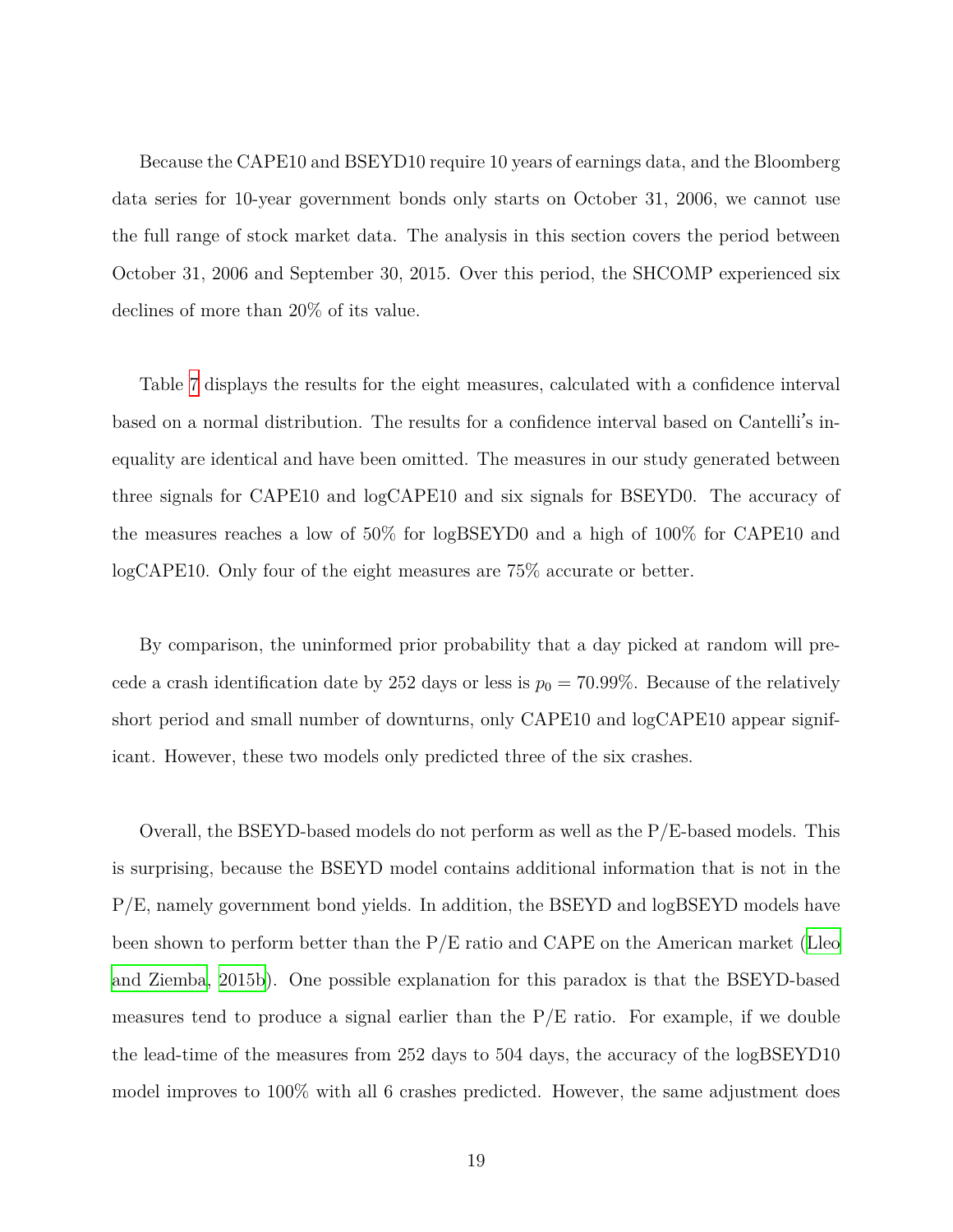not produce a similarly spectacular improvement for the BSEYD0 and logBSEYD0 models.

### **[Place Table [7](#page-31-0) here]**

The Monte Carlo study for small sample bias, presented in Table [8](#page-31-1) confirms these findings.

**[Place Table [8](#page-31-1) here]**

## **VI. Conclusion**

The Chinese stock market is certainly one of the most interesting equity markets in the world. Its size, scope, structure and recency make it unique. These characteristics inevitably affect its behavior and returns. Although the Shanghai Stock Exchange is currently world's fifth largest stock exchange by market capitalization, its behavior is much more volatile and extreme than that of more mature equity markets in Europe, North America or East Asia.

Our investigation of traditional crash predictors reveals that the logarithm of the  $P/E$ calculated using current earnings has successfully predicted crashes over the entire length of the study. We also found that the P/E ratio outperformed an uninformed benchmark, but that this outcome was not statistically significant.

We found mixed evidence for the BSEYD models and CAPE over a shorter 9-year period. Although five of the eight models tested were 75% accurate or better, the historical sample was too short to confirm whether this advantage was statistically significant. We also found that the BSEYD measures performed less well than expected. The BSEYD provides an accurate signal typically more than a year before a crash is identified, outside of the range use for our test.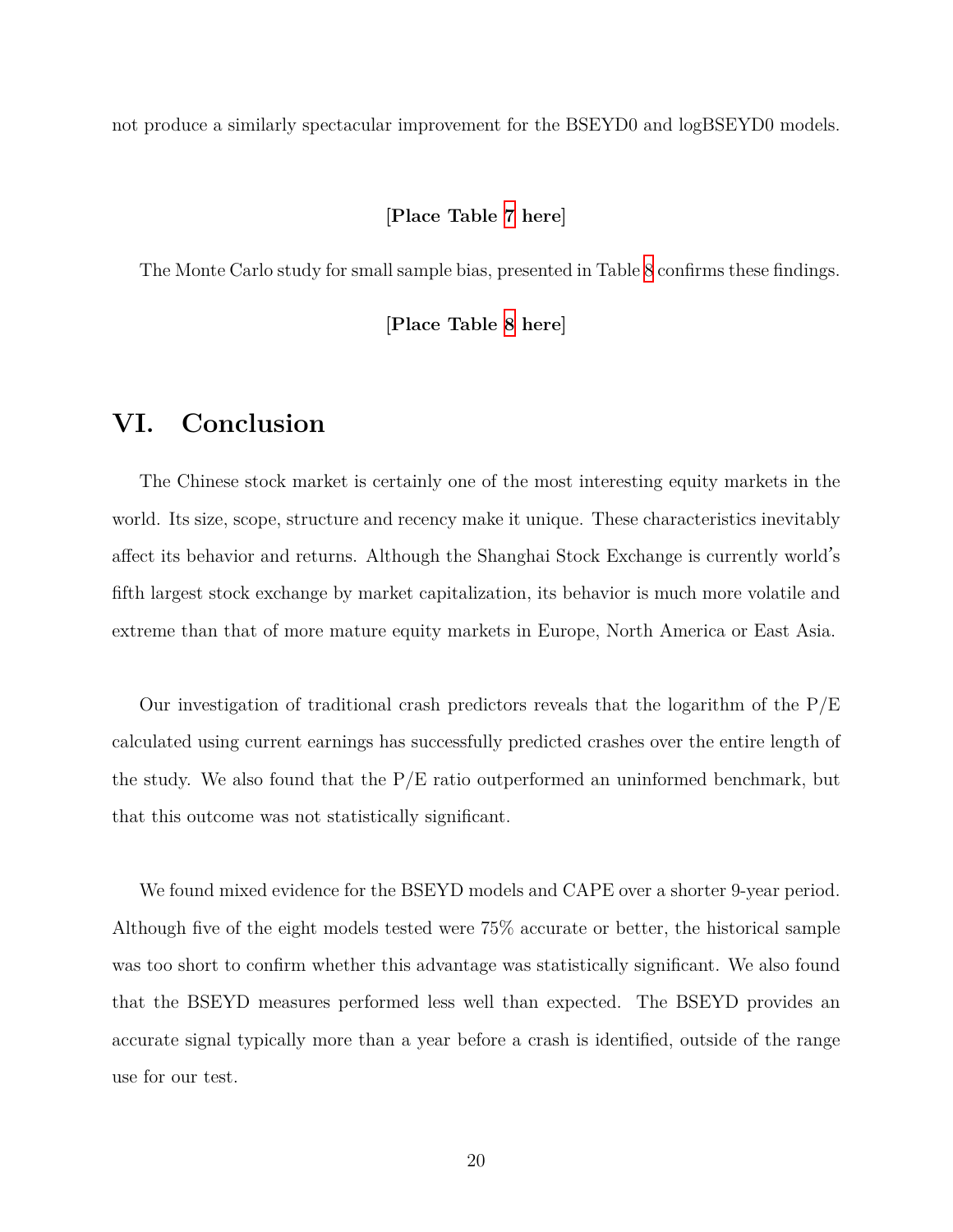Overall, this study shows clearly that crash prediction models can be applied directly to the Chinese market, and reveals potential areas for further research both on the behavior of Chinese equity markets and on crash prediction models.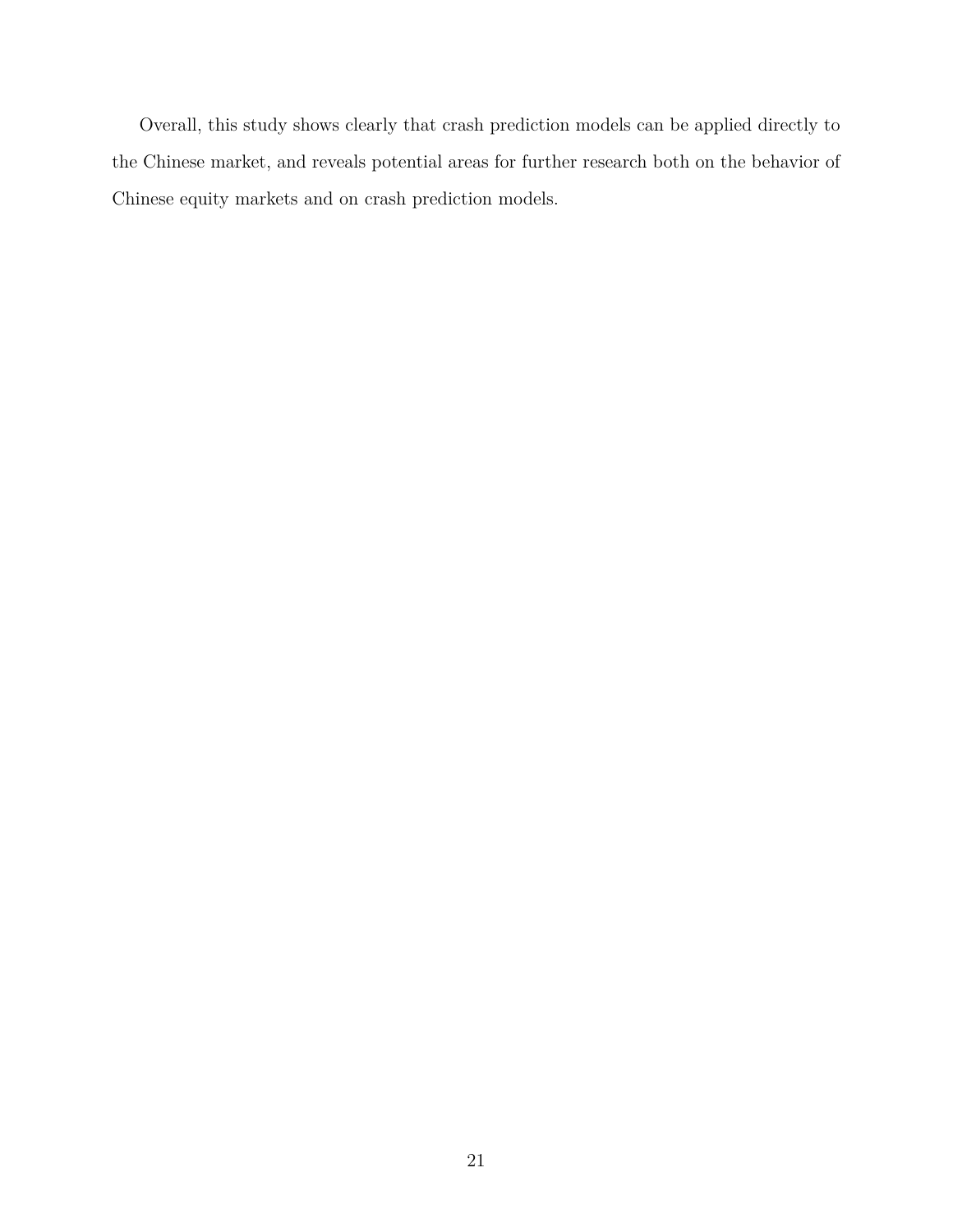## **References**

- <span id="page-22-1"></span>Baum, L, T Petrie, G Soules, and N Weiss, 1970, A maximization technique occurring in the statistical analysis of probabilistic functions of markov chains, *The Annals of Mathematical Statistics* 41, 164–171.
- <span id="page-22-8"></span>Campbell, J. Y., and R. J. Shiller, 1988, Stock prices, earnings, and expected dividends, *The Journal of Finance* 43, 661–676, Papers and Proceedings of the Forty-Seventh Annual Meeting of the American Finance Association, Chicago, Illinois, December 28-30, 1987.
- <span id="page-22-0"></span>Cont, R., 2001, Empirical properties of asset returns: stylized facts and statistical issues, *Quantitative Finance* 1, 223–236.
- <span id="page-22-2"></span>Dempster, A.P., N.M. Laird, and D.B. Rubin, 1977, Maximum-likelihood from incomplete data via the em algorithm, *Journal of the Royal Statistical Society, Series B* 39, 1–38.
- <span id="page-22-7"></span>Graham, B., and D. L. Dodd, 1934, *Security Analysis*, first edition (Whittlesey House).
- <span id="page-22-6"></span>Grimmett, G., and D. Stirzaker, 2001, *Probability and Random Processes* (Oxford University Press).
- <span id="page-22-5"></span>Lleo, S., and W. T. Ziemba, 2012, Stock market crashes in 2007–2009: were we able to predict them?, *Quantitative Finance* 12, 1161–1187.
- <span id="page-22-3"></span>Lleo, S., and W.T. Ziemba, 2015a, Can warren buffett also predict equity market downturns?, Technical report.
- <span id="page-22-4"></span>Lleo, S., and W.T. Ziemba, 2015b, Does the bond-stock earnings yield differential model predict equity market corrections better than high p/e models?, Technical report.
- <span id="page-22-9"></span>Lleo, S., and W.T. Ziemba, 2015c, Some historical perspectives on the bond-stock yield model for crash prediction around the world, *International Journal of Forecasting* 31, 399–425.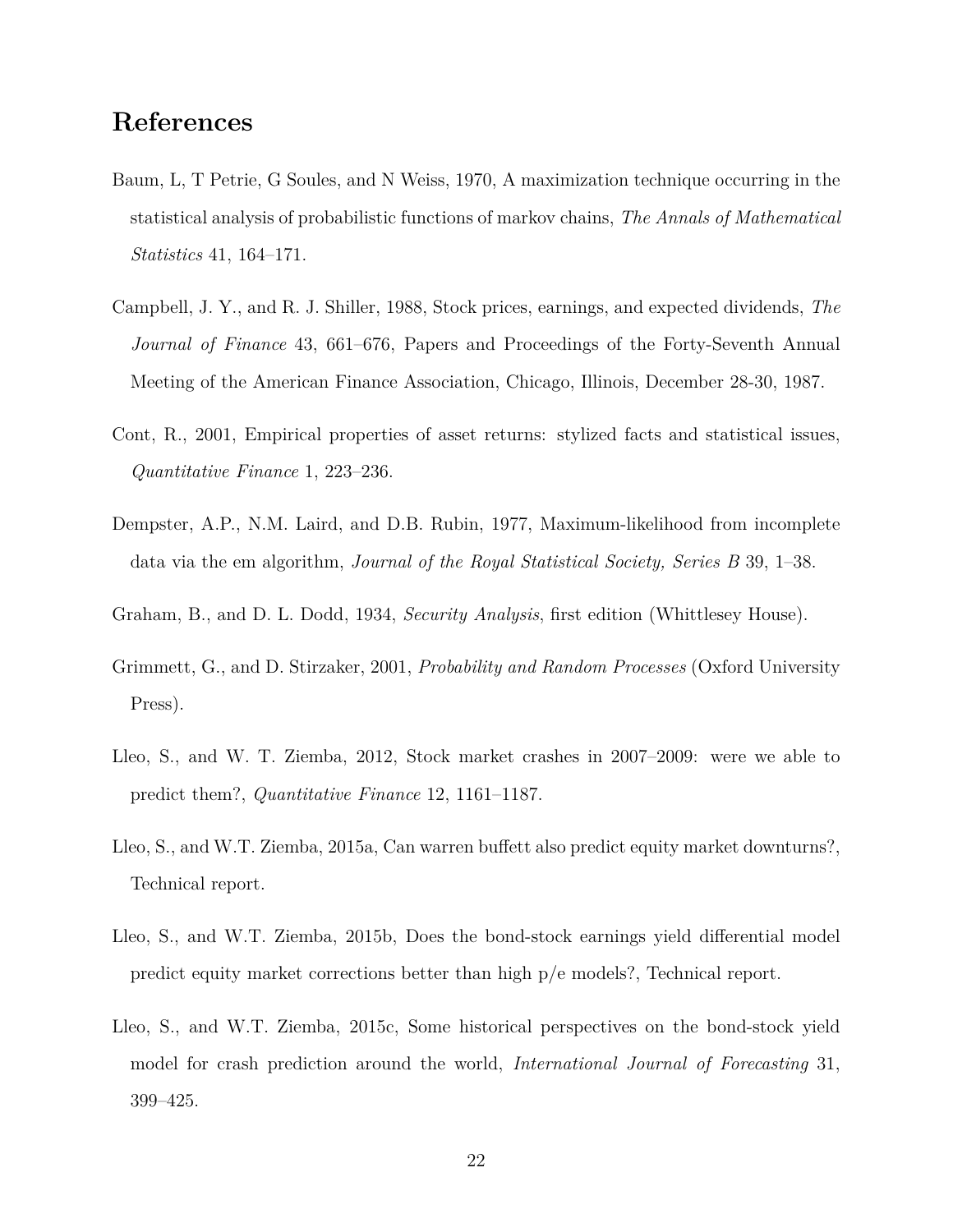- <span id="page-23-0"></span>Rabiner, L., 1989, A tutorial in Hidden Markov Models and selected applications in speech recognition, *Proceedings of the IEEE* 77, 257–286.
- <span id="page-23-1"></span>Rabiner, Lawrence, and Biing-Hwang Juang, 1993, *Fundamentals of Speech Recognition*, Prentice Hall Signal Processing Series (Prentice Hall).
- <span id="page-23-6"></span>Shiller, R. J., 2015, *Irrational Exuberance*, third edition (Princeton University Press).
- <span id="page-23-4"></span>Shiryaev, A. N., M. Zitlukhin, and W. T. Ziemba, 2014, When to sell Apple and the Nasdaq 100? trading bubbles with a stochastic disorder model, *Journal of Portfolio Management* 40, 1–10.
- <span id="page-23-5"></span>Shiryaev, A. N., M. Zitlukhin, and W. T. Ziemba, 2015, Land and stock bubbles, crashes and exit strategies in japan, circa 1990 and in 2013, *Quantitative Finance (forthcoming)* .
- <span id="page-23-2"></span>Vitterbi, Andrew, 1967, Error bounds for convolutional codes and an asymptotically optimum decoding algorithm, *IEEE Transactions on Information Theory* 13, 260–269.
- <span id="page-23-3"></span>Ziemba, W.T., and S.L. Schwartz, 1991, *Invest Japan* (Probus, Chicago).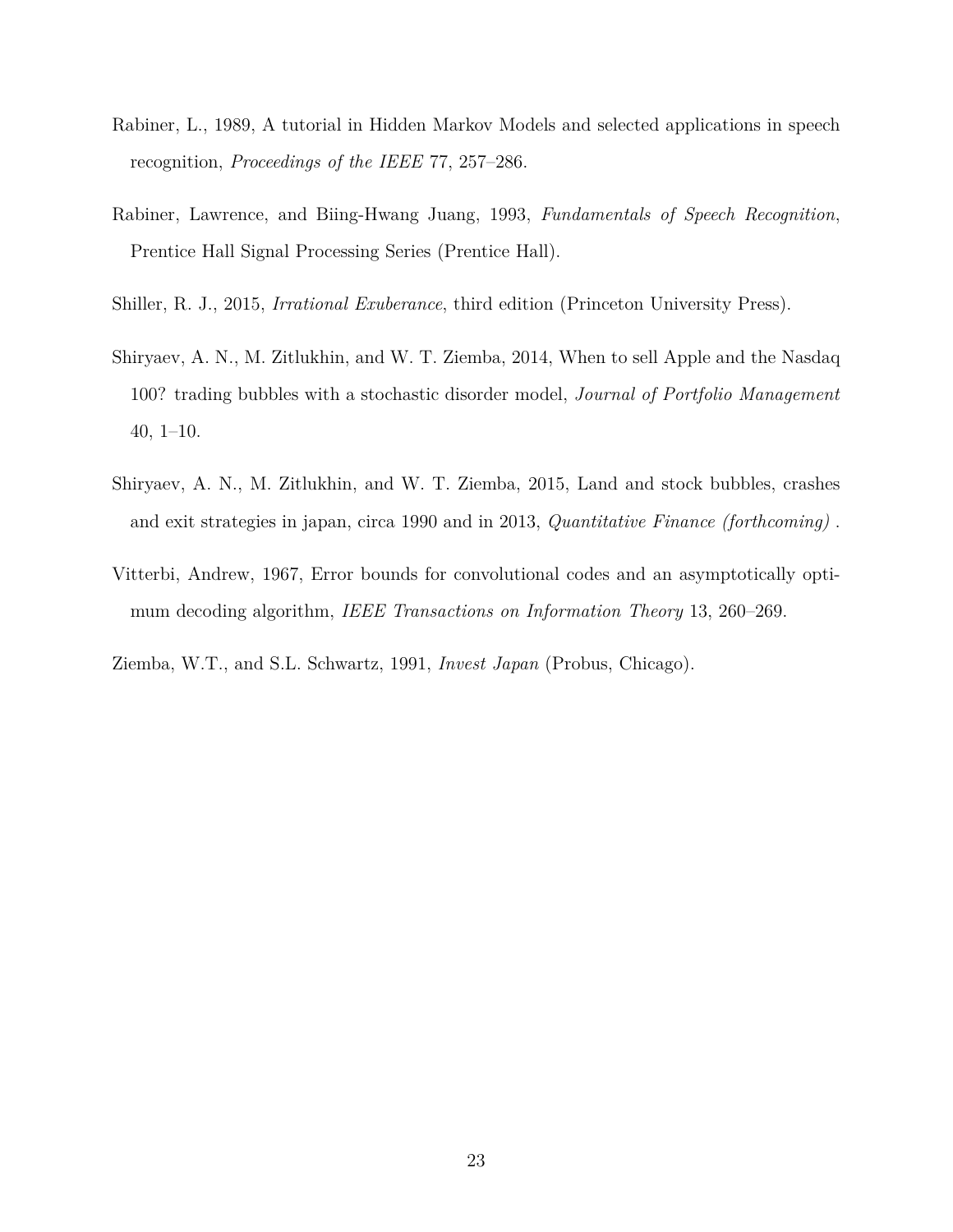<span id="page-24-0"></span>

**Figure 1: Evolution of the SHCOMP Index and empirical distribution of the daily log return (December 19, 1990 - September 30, 2015).**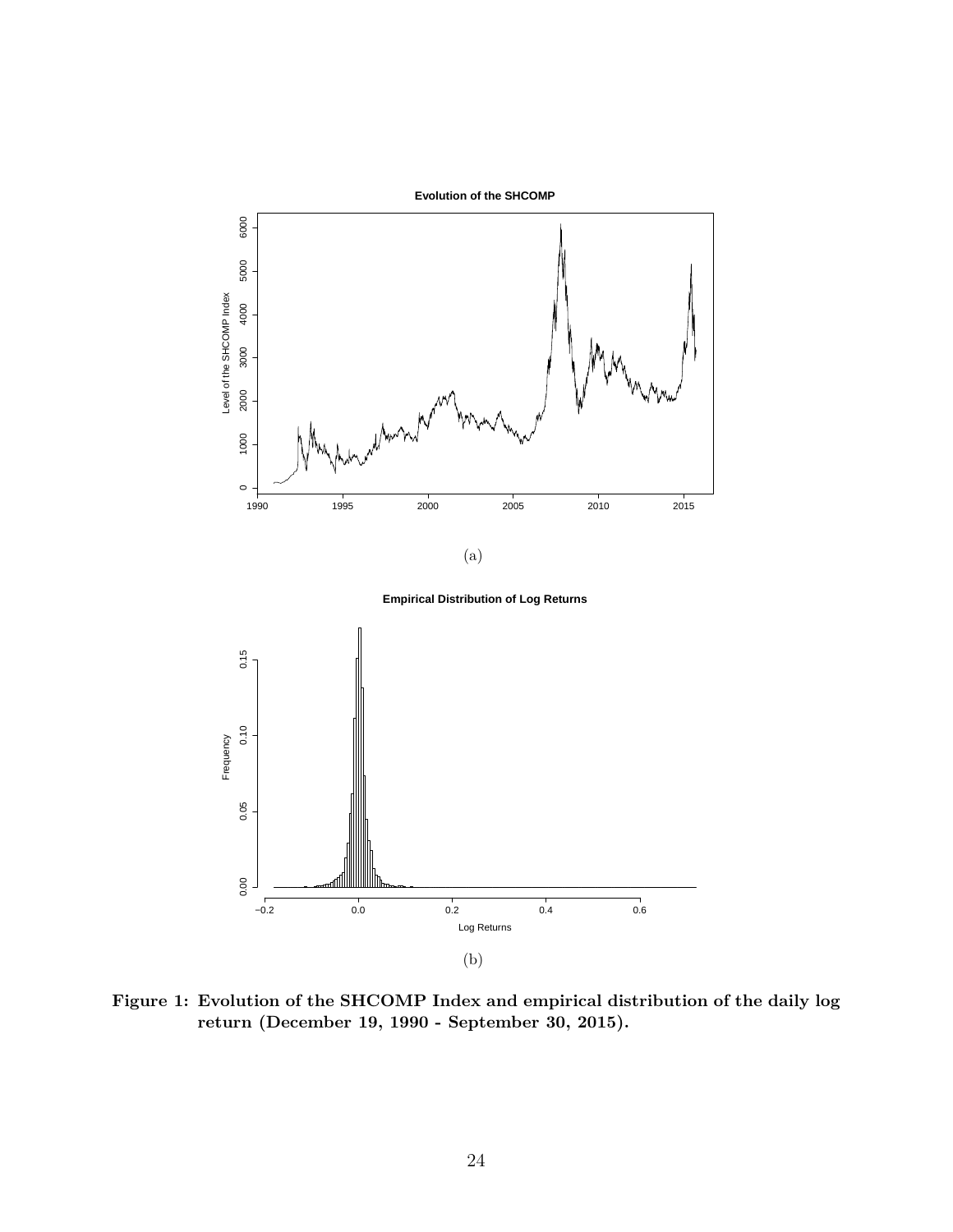<span id="page-25-0"></span>

| Descriptive Statistics | Frequency     |               |               |  |  |  |
|------------------------|---------------|---------------|---------------|--|--|--|
|                        | Daily         | Weekly        | Monthly       |  |  |  |
| Number of observations | 6,055         | 1,286         | 299           |  |  |  |
| Mean                   | 0.0572%       | 0.2714\%      | 1.1152\%      |  |  |  |
| Median                 | 0.0682%       | 0.0741\%      | 0.7164\%      |  |  |  |
| Minimum                | $-17.9051\%$  | $-22.6293\%$  | $-37.3283\%$  |  |  |  |
| Maximum                | 71.9152\%     | 90.0825\%     | 101.9664\%    |  |  |  |
| Standard deviation     | 2.3999%       | 5.6249\%      | 12.9767%      |  |  |  |
| Variance               | 0.0006        | 0.0032        | 0.0168        |  |  |  |
| <b>Skewness</b>        | 5.2594        | 5.3774        | 2.3729        |  |  |  |
| Kurtosis               | 149.1905      | 78.3044       | 20.7136       |  |  |  |
| Jarque-Bera statistics | 5,419,808     | 310,056       | 4,190         |  |  |  |
| (p-value)              | $(< 2.2e-16)$ | $(< 2.2e-16)$ | $(< 2.2e-16)$ |  |  |  |

**Table 1: Descriptive statistics for daily, weekly and monthly log returns on the SHCOMP**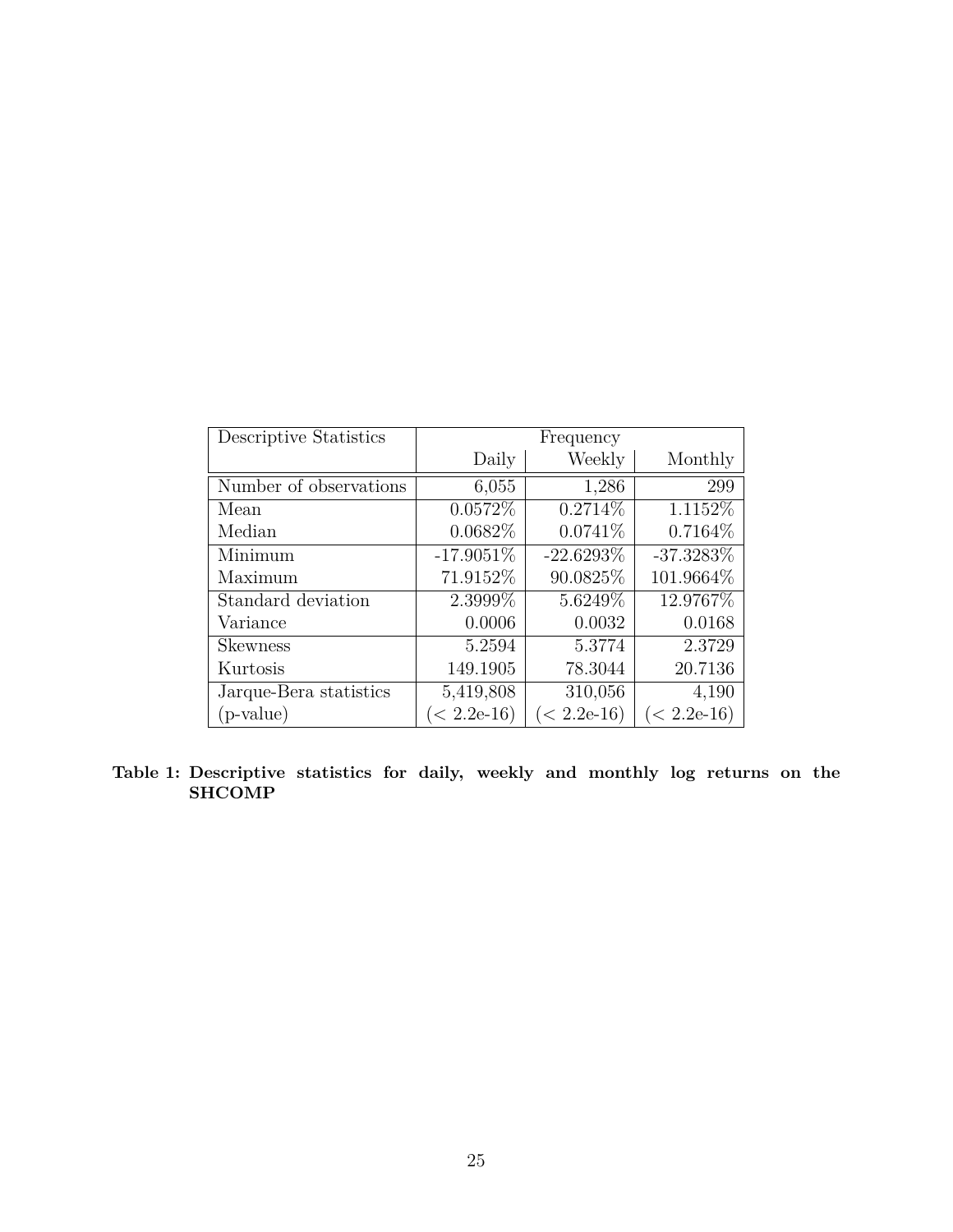<span id="page-26-0"></span>

(a) Sample autocorrelation up to lag 20



(b) Sample partial autocorrelation up to lag 20

**Figure 2: Autocorrelation and partial autocorrelation of the daily log returns on the SHCOMP**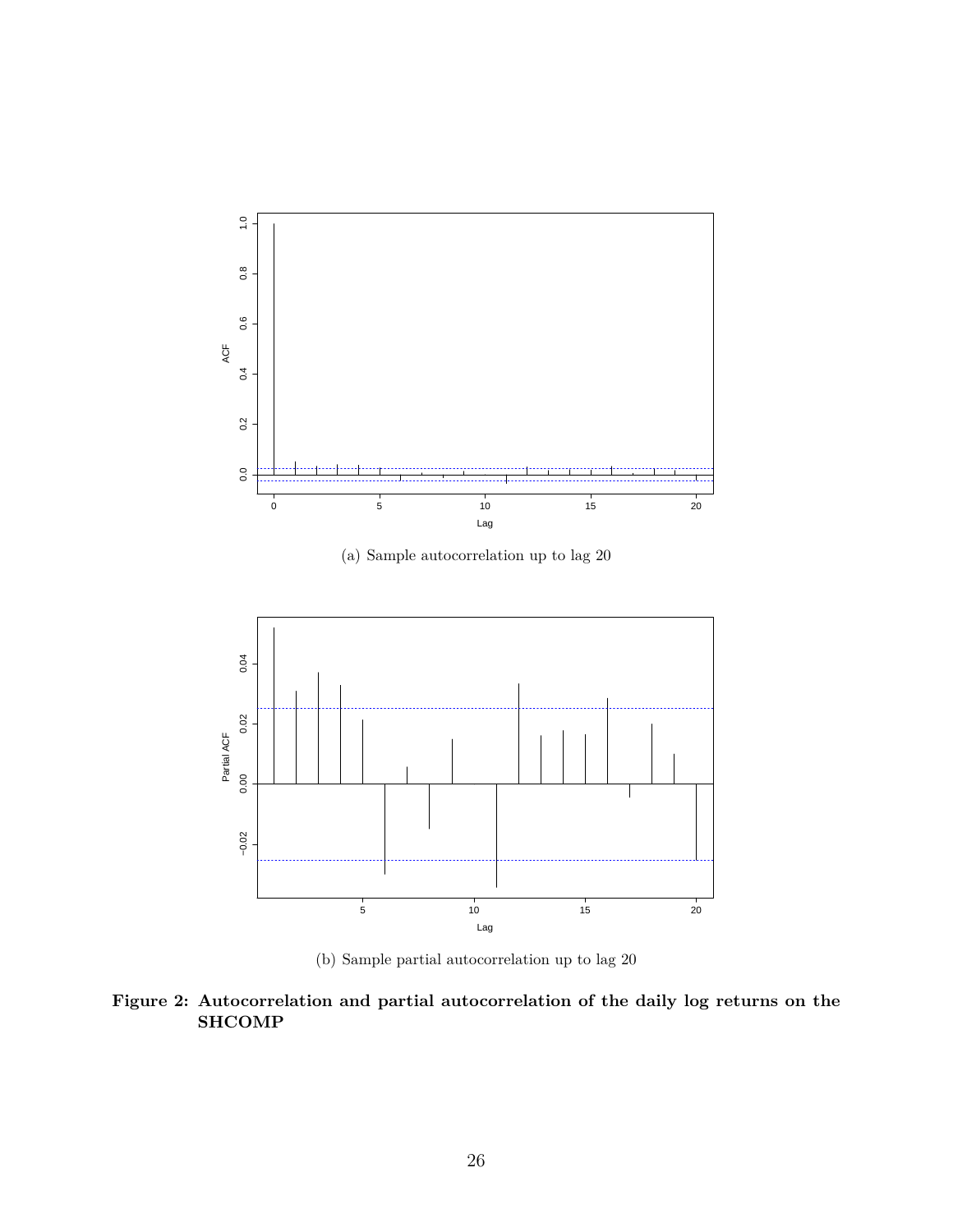<span id="page-27-0"></span>

| Criterion     |           |           |                                                                                            |                     |             |
|---------------|-----------|-----------|--------------------------------------------------------------------------------------------|---------------------|-------------|
| LogLikelihood | 13.992.53 | 16.015.10 | 16.329.13 16.383.62                                                                        | 16.600.10 16.677.31 | - 16.685.14 |
| AIC           |           |           | $-27,981.06$ $-32,016.20$ $-32,630.26$ $-32,721.25$ $-33,132.21$ $-33,260.61$ $-33,246.27$ |                     |             |
| BIC           |           |           | $-27,967.64$ $-31,969.24$ $-32,536.34$ $-32,566.95$ $-32,904.11$ $-32,945.31$ $-32,830.34$ |                     |             |

**Table 2: Hidden Markov Model fitting for the daily log returns on the SHCOMP**

<span id="page-27-1"></span>

| State | Initial Probability | Mean        | <b>Standard Deviation</b> |
|-------|---------------------|-------------|---------------------------|
|       | 0.00                | $-0.2909\%$ | 4.5990%                   |
| 2     | 0.00                | $0.0580\%$  | $0.5096\%$                |
| 3     | 0.00                | 0.0973%     | 1.9328%                   |
|       | 0.00                | $-0.0435%$  | 1.2217\%                  |
| 5     | 1.00                | 9.4089%     | 17.1468%                  |
|       | 0.00                | $-0.9600\%$ | 0.0519%                   |

**Table 3: Initial probability and parameters of the Gaussian distributions for each state of the HMM**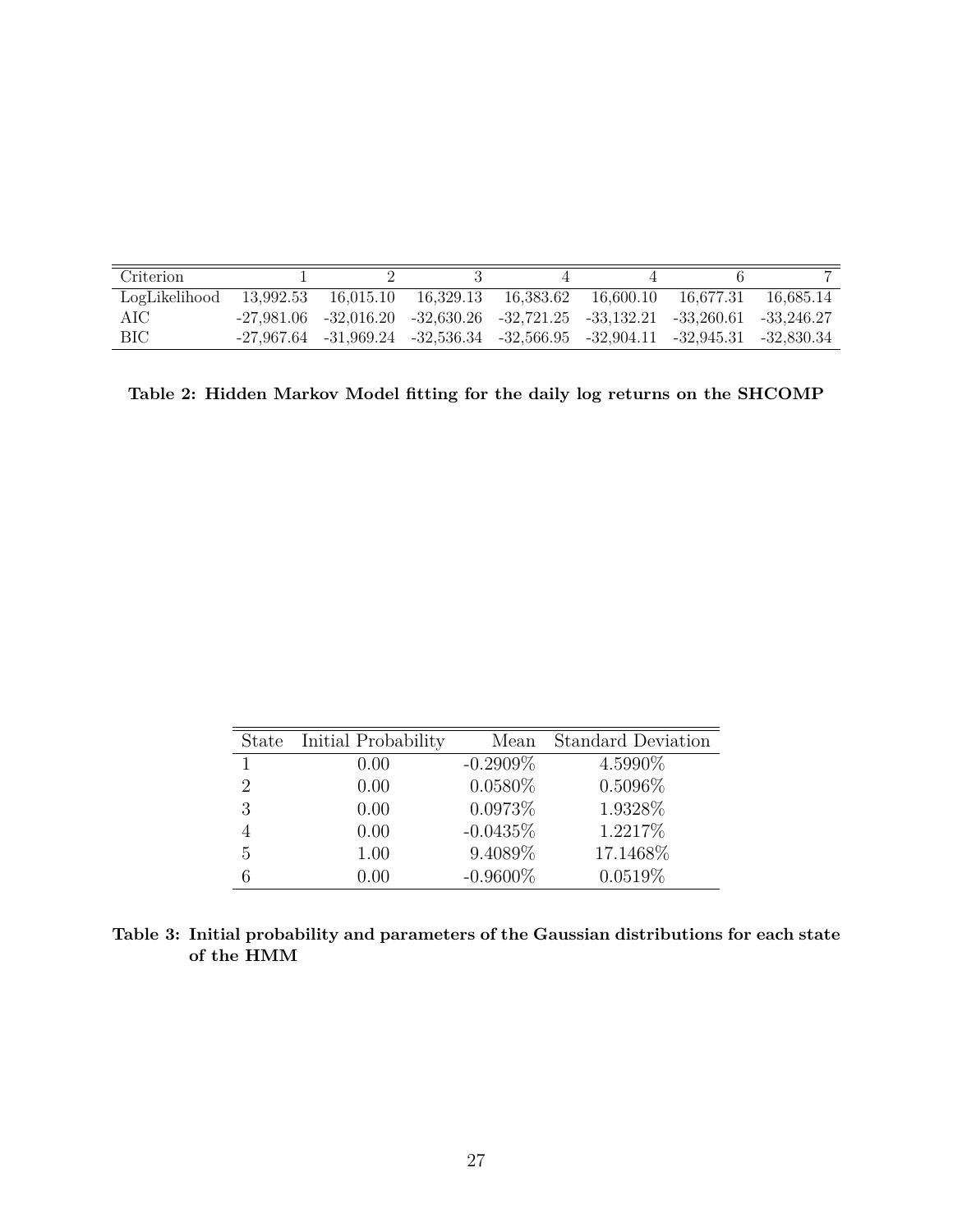<span id="page-28-0"></span>

**Figure 3: Historical path of the HMM across the six states.**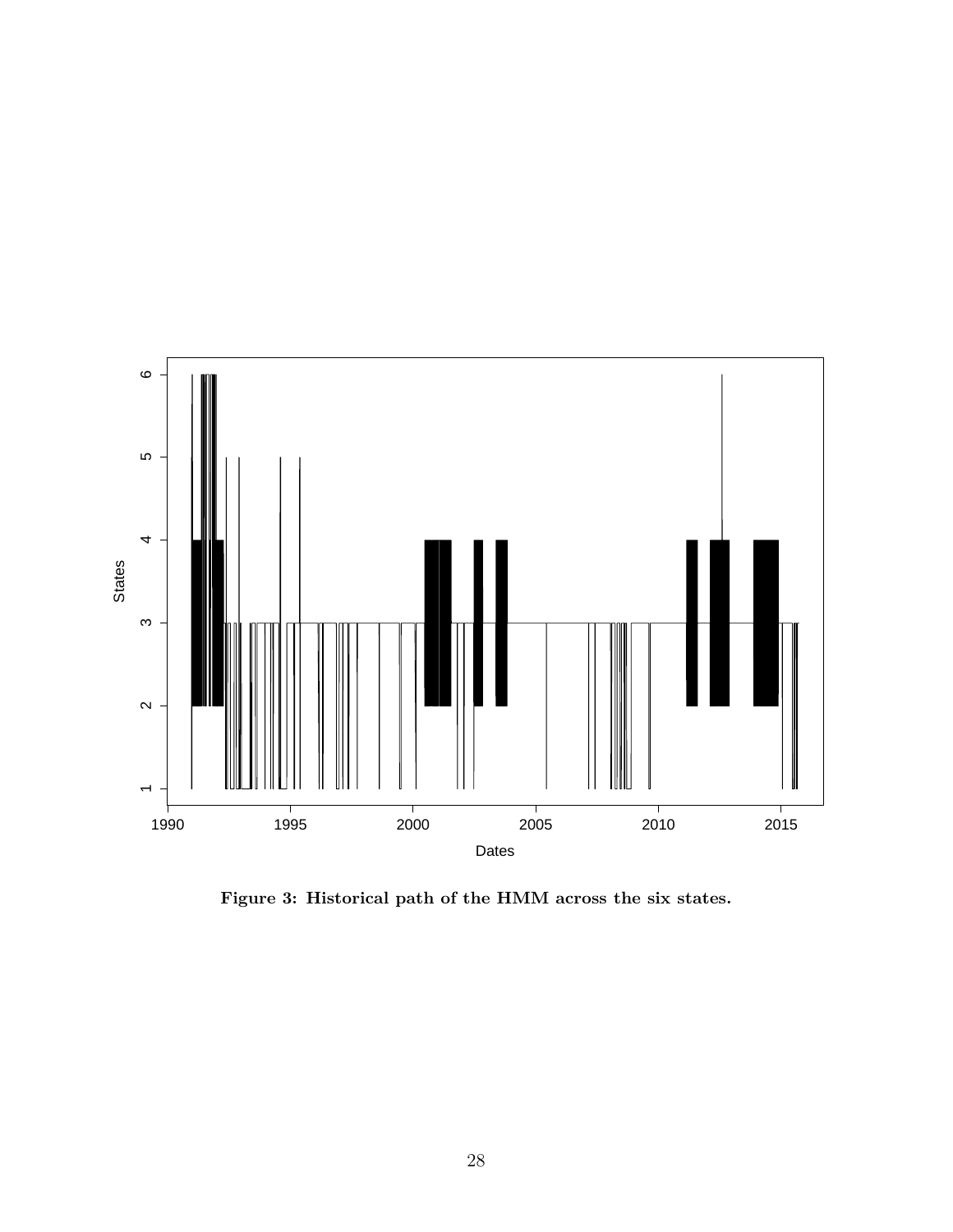<span id="page-29-0"></span>

|                | Crash       | Peak Date  | <b>SHCOMP</b> | <b>SHCOMP</b> | Trough date | <b>SHCOMP</b> | Peak-to-     | Peak-to-   |
|----------------|-------------|------------|---------------|---------------|-------------|---------------|--------------|------------|
|                | Identifica- |            | Index at Peak | Level at      |             | Level at      | trough de-   | trough du- |
|                | tion Date   |            |               | $20\%$ Cutoff |             | trough        | cline $(\%)$ | ration     |
|                |             |            |               |               |             |               |              | (in days)  |
|                | 1992-06-03  | 1992-05-25 | 1421.57       | 1137.26       | 1992-11-17  | 393.52        | 72.3%        | 176        |
| $\overline{2}$ | 1993-03-01  | 1993-02-15 | 1536.82       | 1229.46       | 1993-03-31  | 925.91        | 39.8%        | 44         |
| 3              | 1994-09-30  | 1994-09-13 | 1033.47       | 826.78        | 1995-02-07  | 532.49        | 48.5%        | 147        |
| 4              | 1995-10-04  | 1995-05-22 | 897.42        | 717.94        | 1996-01-22  | 516.46        | 42.5%        | 245        |
| 5              | 1996-12-17  | 1996-12-09 | 1247.66       | 998.13        | 1996-12-24  | 865.58        | 30.6%        | 15         |
| 6              | 1997-07-02  | 1997-05-12 | 1500.40       | 1200.32       | 1997-09-23  | 1041.97       | 30.6%        | 134        |
|                | 1998-08-17  | 1998-06-03 | 1420.00       | 1136.00       | 1998-08-17  | 1070.41       | 24.6%        | 75         |
| 8              | 1999-12-22  | 1999-06-29 | 1739.21       | 1391.36       | 1999-12-27  | 1345.35       | 22.6%        | 181        |
| 9              | 2001-09-17  | 2001-06-13 | 2242.42       | 1793.94       | 2002-01-22  | 1358.69       | 39.4%        | 223        |
| 10             | 2003-01-10  | 2002-07-08 | 1732.93       | 1386.35       | 2003-03-26  | 1384.86       | 20.1\%       | 261        |
| 11             | 2004-06-25  | 2004-04-06 | 1777.52       | 1422.01       | 2004-09-13  | 1260.32       | 29.1%        | 160        |
| 12             | 2005-08-12  | 2004-09-23 | 1464.78       | 1171.82       | 2005-12-05  | 1079.19       | 26.3%        | 438        |
| 13             | 2007-11-27  | 2007-10-16 | 6092.06       | 4873.65       | 2008-11-04  | 1706.70       | 72.0%        | 385        |
| 14             | 2009-08-31  | 2009-08-04 | 3471.44       | 2777.15       | 2009-08-31  | 2667.75       | 23.2%        | 27         |
| 15             | 2010-08-18  | 2009-11-23 | 3338.66       | 2670.93       | 2010-09-20  | 2588.71       | 22.5%        | 301        |
| 16             | 2011-08-08  | 2010-11-08 | 3159.51       | 2527.61       | 2012-01-05  | 2148.45       | 32.0%        | 423        |
| 17             | 2012-12-03  | 2012-03-02 | 2460.69       | 1968.55       | 2012-12-03  | 1959.77       | 20.4%        | 276        |
| 18             | 2015-06-29  | 2015-06-12 | 5166.35       | 4133.08       | 2015-08-26  | 2927.29       | 43.3%        | 75         |

**Table 4: The SHCOMP Index experienced 18 crashes between December 19, 1990 and October 31, 2015.**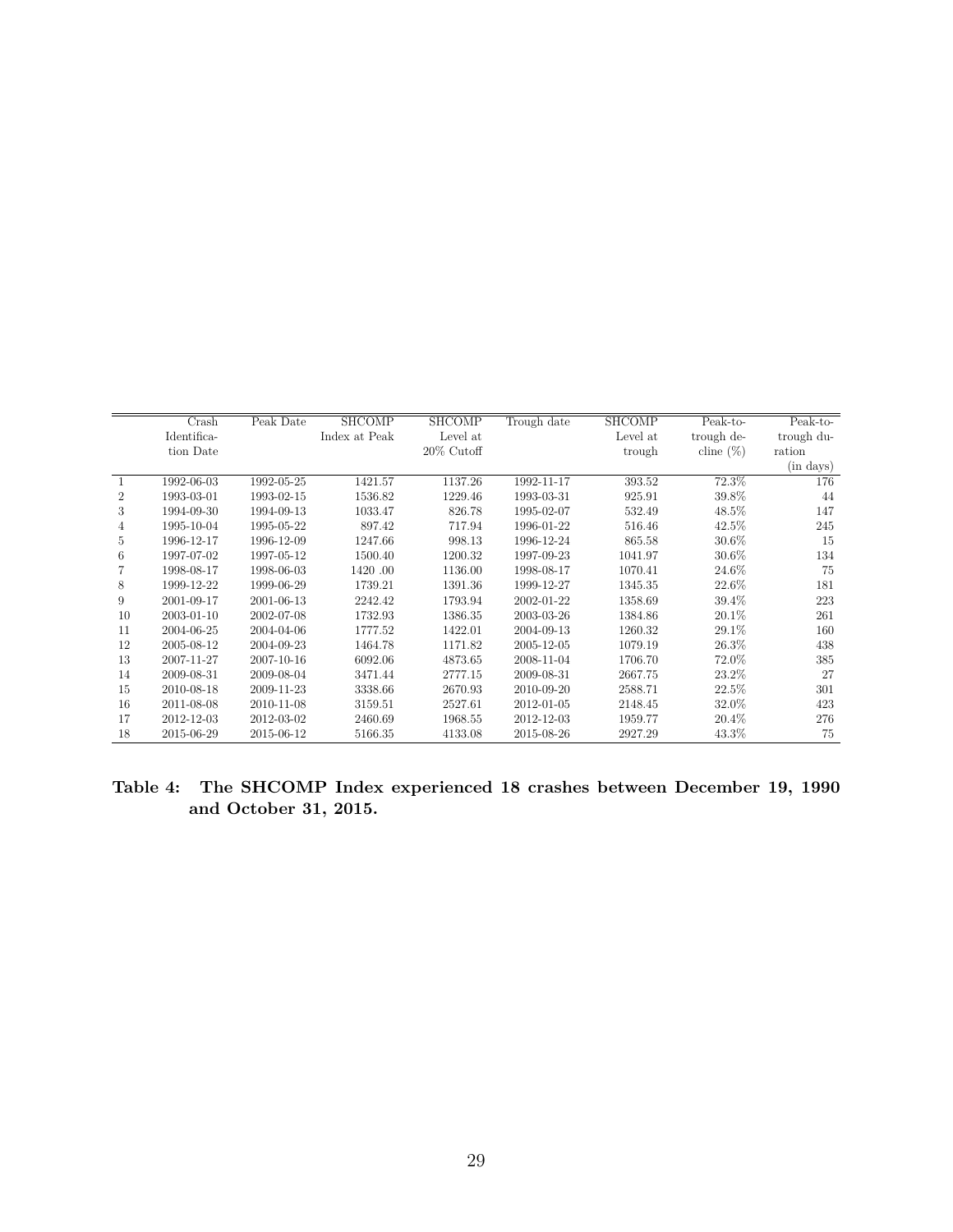<span id="page-30-0"></span>

| Signal Model       | Total<br>$num-$ | Number  | ML Estimate | $L(\hat{p})$ | Likelihood      | Test statistics | <i>p</i> -value |
|--------------------|-----------------|---------|-------------|--------------|-----------------|-----------------|-----------------|
|                    | ber of signals  | οf      | $\hat{p}$   |              | ratio $\Lambda$ | $-2\ln\Lambda$  |                 |
|                    |                 | correct |             |              |                 |                 |                 |
|                    |                 | predic- |             |              |                 |                 |                 |
|                    |                 | tions   |             |              |                 |                 |                 |
| PE (confidence)    | 18              | 15      | 83.33%      | $3.0000e-04$ | 0.4854          | 1.4455          | 22.93%          |
| PE (Cantelli)      | 19              | 16      | 84.21\%     | 2.5175e-04   | 0.4854          | 1.7717          | 18.32%          |
| logPE<br>(confi-   | 19              | 18      | 94.74%      | 1.9888e-02   | 0.0318          | $6.8962**$      | $0.86\%$        |
| dence)             |                 |         |             |              |                 |                 |                 |
| $logPE$ (Cantelli) | 18              | 17      | 94.44\%     | 2.1025e-02   | 0.0423          | $6.3271$ *      | 1.19%           |

\* significant at the 5% level;

\*\* significant at the 1\% level;

\*\*\* significant at the 0.5% level.

**Table 5: Maximum likelihood estimate and likelihood ratio test for the PE and logPE**

<span id="page-30-1"></span>

| Signal Model       | Total number of signals |        | ML Estimate $\hat{p}$ Critical Value: 90% confidence | Critical Value: 95% confidence Critical Value: 99% confidence   Test statistics $-2 \ln \Lambda(p_0)$ |      |             |
|--------------------|-------------------------|--------|------------------------------------------------------|-------------------------------------------------------------------------------------------------------|------|-------------|
| PE (confidence)    |                         | 83.33% | 3.30                                                 | 3.56                                                                                                  | 6.33 | 1.4455      |
| PE (Cantelli)      | 19                      | 84.21% | 3.30                                                 | 3.56                                                                                                  | 6.33 | 1.7717      |
| logPE (confidence) |                         | 94.74% | 2.90                                                 | 3.75                                                                                                  | 6.90 | 6.8962*     |
| $logPE$ (Cantelli) |                         | 94.44% | 2.90                                                 | 3.75                                                                                                  | 6.90 | $6.3271***$ |

\* significant at the 5% level;

\*\* significant at the 1% level;

\*\*\* significant at the 0.5% level.

**Table 6: Monte Carlo likelihood ratio test for the PE and logPE**